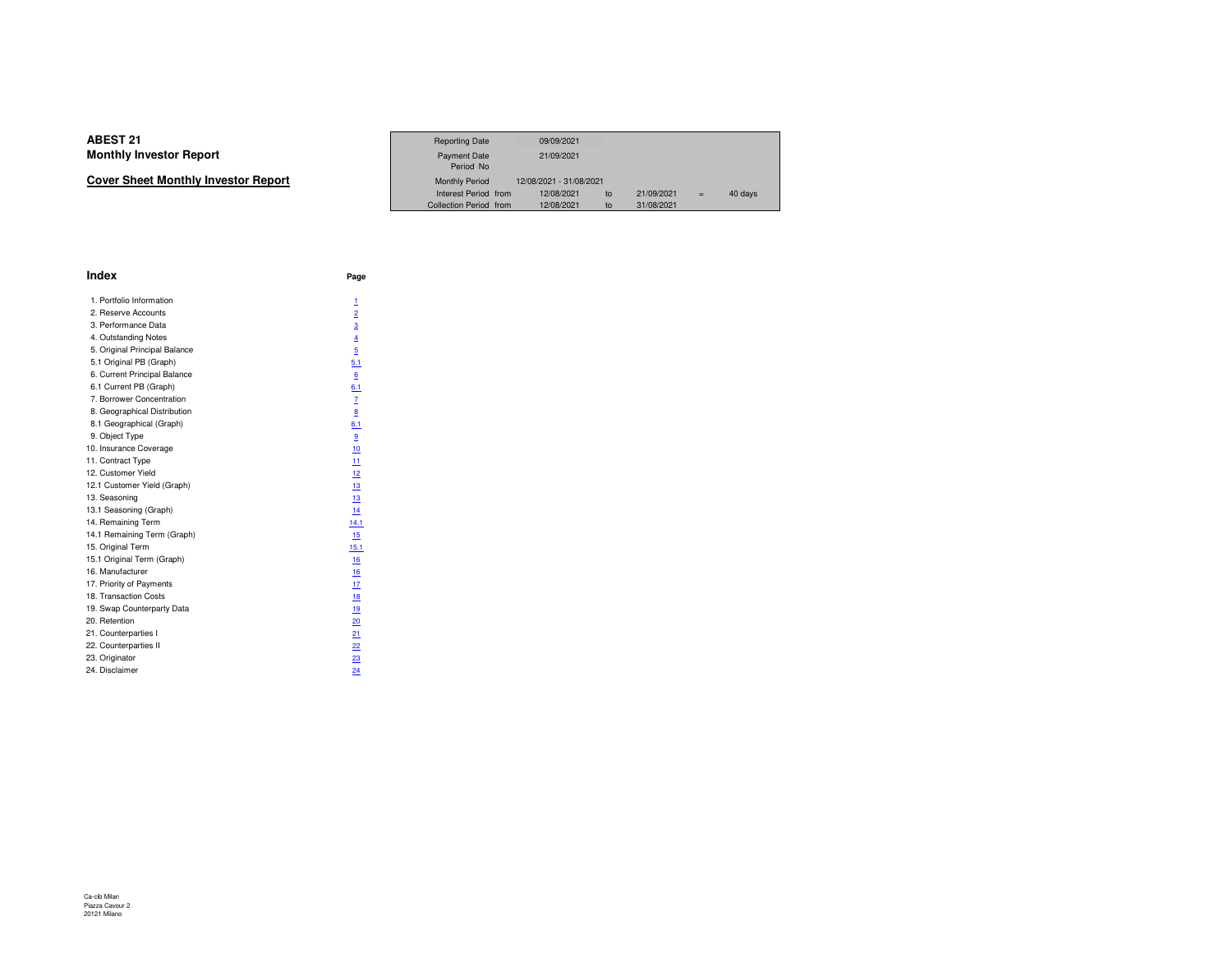#### **ABEST 21**Reporting Date 09/09/2021<br>Payment Date 21/09/2021 **Monthly Investor Report**Payment Date Period NoMonthly Period 12/08/2021 - 31/08/2021  **1. Portfolio Information**Interest Period from 12/08/2021 to 21/09/2021 <sup>=</sup> 40 daysCollection Period from

|                                                                                                                                                                            |                     | current period                                                                                            | previous period                                         |
|----------------------------------------------------------------------------------------------------------------------------------------------------------------------------|---------------------|-----------------------------------------------------------------------------------------------------------|---------------------------------------------------------|
| <b>Outstanding Receivables</b>                                                                                                                                             | No. of<br>Contracts | <b>Aggregate Outstanding</b><br><b>Principal Amount</b>                                                   | <b>Aggregate Outstanding</b><br><b>Principal Amount</b> |
| <b>Beginning of Period (collection period)</b>                                                                                                                             |                     | 484.195.487,16€                                                                                           |                                                         |
| Scheduled Principal Payments<br>Prepayment Principal<br>Others<br>Recoveries<br><b>Total Principal Collections</b><br><b>Total Interest Collections</b><br><b>Defaults</b> |                     | 17.732.994,99 €<br>1.332.018,68 €<br>461.940,41 €<br>$\epsilon$<br>19.526.954,08 €<br>2.523.891,22 €<br>٠ | ٠                                                       |
| End of Period (after Payment Date)                                                                                                                                         | 43.516              | 484.157.545,67€                                                                                           | ۰                                                       |
| Balance of the Replenishment account (after Payment Date)                                                                                                                  |                     | 42.454,33 €                                                                                               |                                                         |
| Current Prepayment Rate (annualised)                                                                                                                                       |                     | 3,30%                                                                                                     |                                                         |
| New sale Offer                                                                                                                                                             |                     | 19.489.012,59€                                                                                            |                                                         |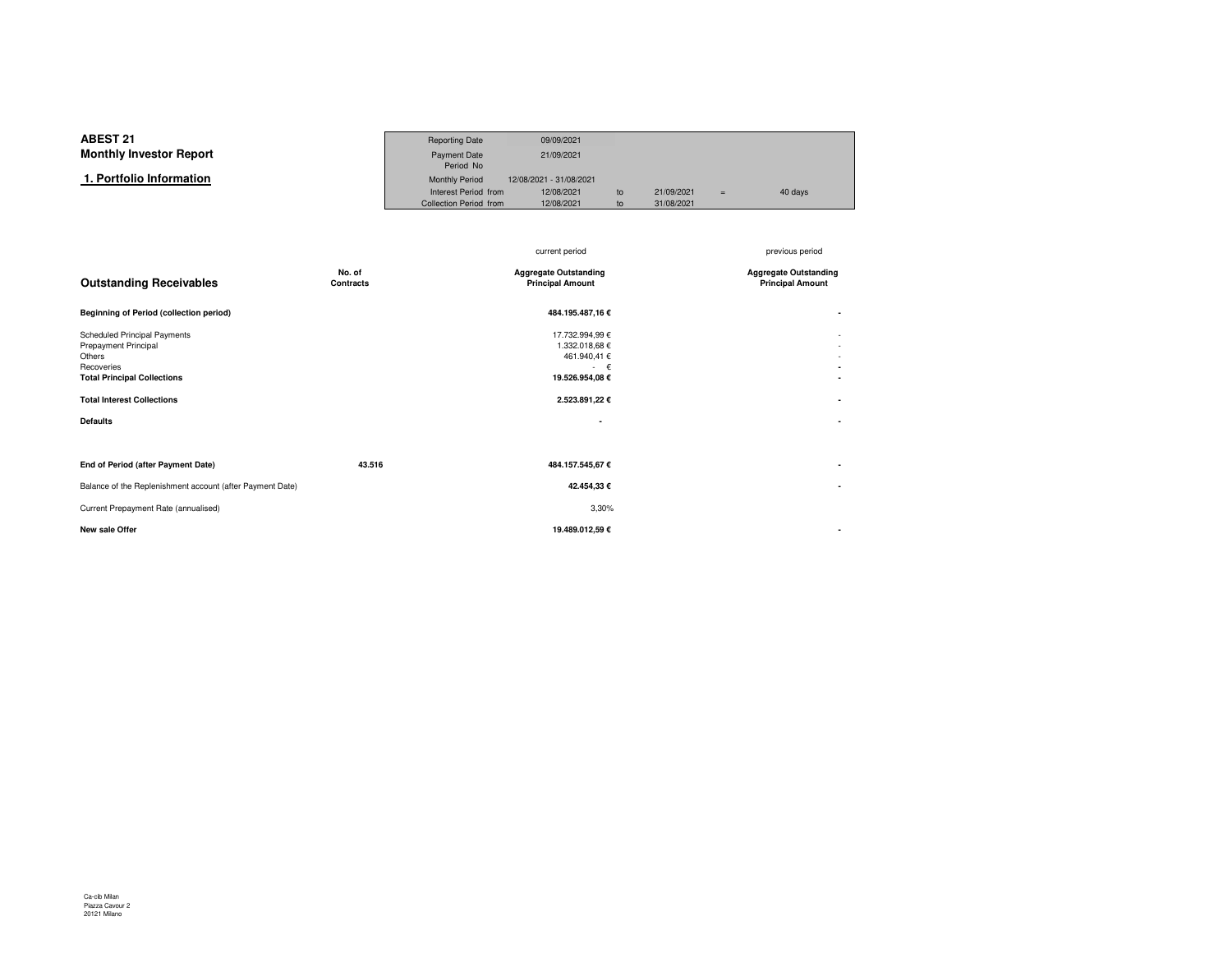| <b>ABEST 21</b>                | <b>Reporting Date</b>  | 09/09/2021              |            |     |         |
|--------------------------------|------------------------|-------------------------|------------|-----|---------|
| <b>Monthly Investor Report</b> | Payment Date           | 21/09/2021              |            |     |         |
|                                | Period No              |                         |            |     |         |
| 2. Reserve Accounts            | <b>Monthly Period</b>  | 12/08/2021 - 31/08/2021 |            |     |         |
|                                | Interest Period from   | 12/08/2021<br>to        | 21/09/2021 | $=$ | 40 days |
|                                | Collection Period from | 12/08/2021<br>to        | 31/08/2021 |     |         |

#### **Notes Balance**

Beginning of Period<br>End of Period 486.600.000,00 486.600.000,00

| <b>Reserve Accounts</b> |   |              |                |                   |
|-------------------------|---|--------------|----------------|-------------------|
| <b>Reserve Account</b>  |   | in $%$       | euro           | Trigger Event y/n |
| Beginning of Period     |   | 0.5%         | 2.350.000.00 € | <b>NO</b>         |
| Cash Outflow            | € | $\sim$       |                |                   |
| Cash Inflow             | € | $\sim$       |                |                   |
| End of Period           |   | 0.5%         | $ \epsilon$    |                   |
| Required Reserve Fund   |   | 2.350.000.00 |                |                   |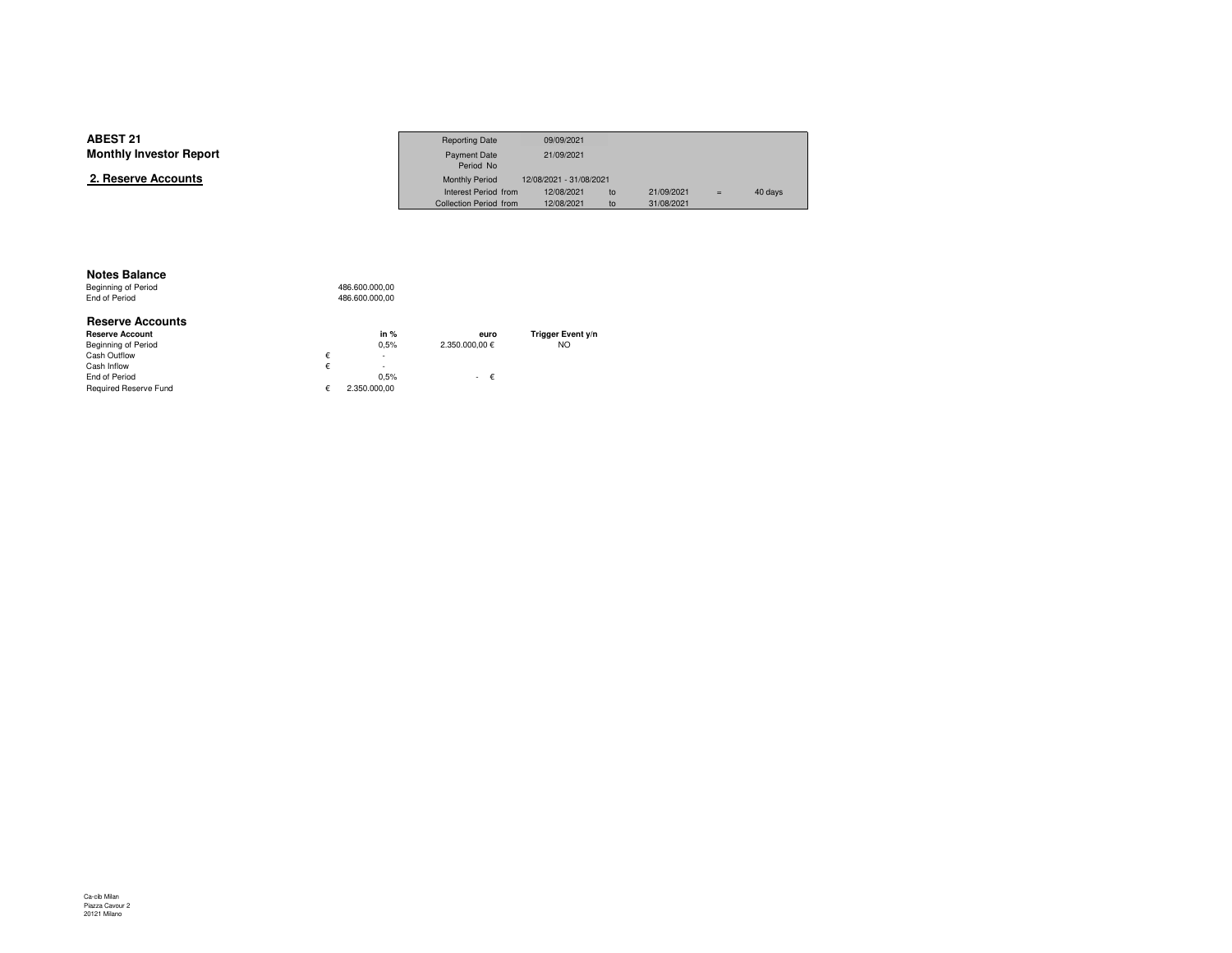| Period No<br>3. Performance Data<br><b>Monthly Period</b><br>12/08/2021 - 31/08/2021<br>Interest Period from<br>12/08/2021<br>21/09/2021<br>40 days<br>to<br>$=$<br>Collection Period from<br>12/08/2021<br>31/08/2021<br>to | <b>ABEST 21</b>                | <b>Reporting Date</b> | 09/09/2021 |  |  |
|------------------------------------------------------------------------------------------------------------------------------------------------------------------------------------------------------------------------------|--------------------------------|-----------------------|------------|--|--|
|                                                                                                                                                                                                                              | <b>Monthly Investor Report</b> | Payment Date          | 21/09/2021 |  |  |
|                                                                                                                                                                                                                              |                                |                       |            |  |  |
|                                                                                                                                                                                                                              |                                |                       |            |  |  |
|                                                                                                                                                                                                                              |                                |                       |            |  |  |

| <b>Note Balance</b><br>Beginning of Period<br>End of Period<br>Ratios                                                                                                                                                                                                                                                                                                                | 486.600.000,00 €<br>486.600.000,00 €                                   |
|--------------------------------------------------------------------------------------------------------------------------------------------------------------------------------------------------------------------------------------------------------------------------------------------------------------------------------------------------------------------------------------|------------------------------------------------------------------------|
| 3-MRA* 31- 60 days past due<br>31-60 days past due period before previous period<br>31-60 days past due previous period<br>31-60 days past due current period                                                                                                                                                                                                                        | 0.00%<br>0,00%<br>15.470.41 €                                          |
| 3-MRA* 61-90 days past due<br>61-90 days past due period before previous period<br>61-90 days past due previous period<br>61-90 days past due current period                                                                                                                                                                                                                         | 0.00%<br>0,00%<br>€                                                    |
| 3-MRA* 91-120 days past due<br>91-120 days past due period before previous period<br>91-120 days past due previous period<br>91-120 days past due current period<br><b>Early Amortisation Event</b>                                                                                                                                                                                  | 0,00%<br>0.00%<br>- €                                                  |
| <b>Cumulative Default Level</b>                                                                                                                                                                                                                                                                                                                                                      |                                                                        |
| Cumulative Default Level period before previous period<br>Cumulative Default Level previous period<br>Cumulative Default Level current period                                                                                                                                                                                                                                        | 0,00%<br>0.00%<br>0,00%                                                |
| Trigger Breach (if higher than 3.70% for 2 consecutive Calculation Dates)                                                                                                                                                                                                                                                                                                            | <b>NO</b>                                                              |
| <b>Delinquency Level</b><br>Delinquency Level period before previous period<br>Delinquency Level previous period<br>Delinquency Level current period                                                                                                                                                                                                                                 | 0,00%<br>0,00%<br>0,00%                                                |
| Trigger Breach (if higher than 1% for 2 consecutive Calculation Dates)                                                                                                                                                                                                                                                                                                               | NO                                                                     |
| <b>Principal Deficiency Amount Shortfall</b><br>Trigger Breach (if the Principal Deficiency Amount Shortfall is higher than<br>zero)                                                                                                                                                                                                                                                 | NO                                                                     |
| <b>Replenishment Amount</b><br>Trigger Breach (if Replenishment Amount is higher than 20% of<br>the Aggregate Rated Notes Outstanding Amount on each of three<br>consecutive Calculation Dates)                                                                                                                                                                                      | <b>NO</b>                                                              |
| <b>Performance Data</b><br>Number of Contracts being 31-60 Days delinquent<br>Number of Contracts being 61-90 Days delinquent<br>Number of Contracts being 91-120 Days delinquent                                                                                                                                                                                                    | $\overline{c}$<br>$\mathbf 0$<br>0                                     |
| Gross instalments being 31-60 days delinquent<br>Gross instalments being 61-90 days delinquent<br>Gross instalments being 91-120 days delinquent<br><b>Current Period Termination</b><br><b>Cumulative Termination</b><br>New number of Contracts being terminated<br>Total number of Contracts being terminated<br><b>Current Period Recoveries</b><br><b>Cumulative Recoveries</b> | 565,69<br>0.00<br>0,00<br>0.00<br>0.00<br>0.00<br>0,00<br>0.00<br>0.00 |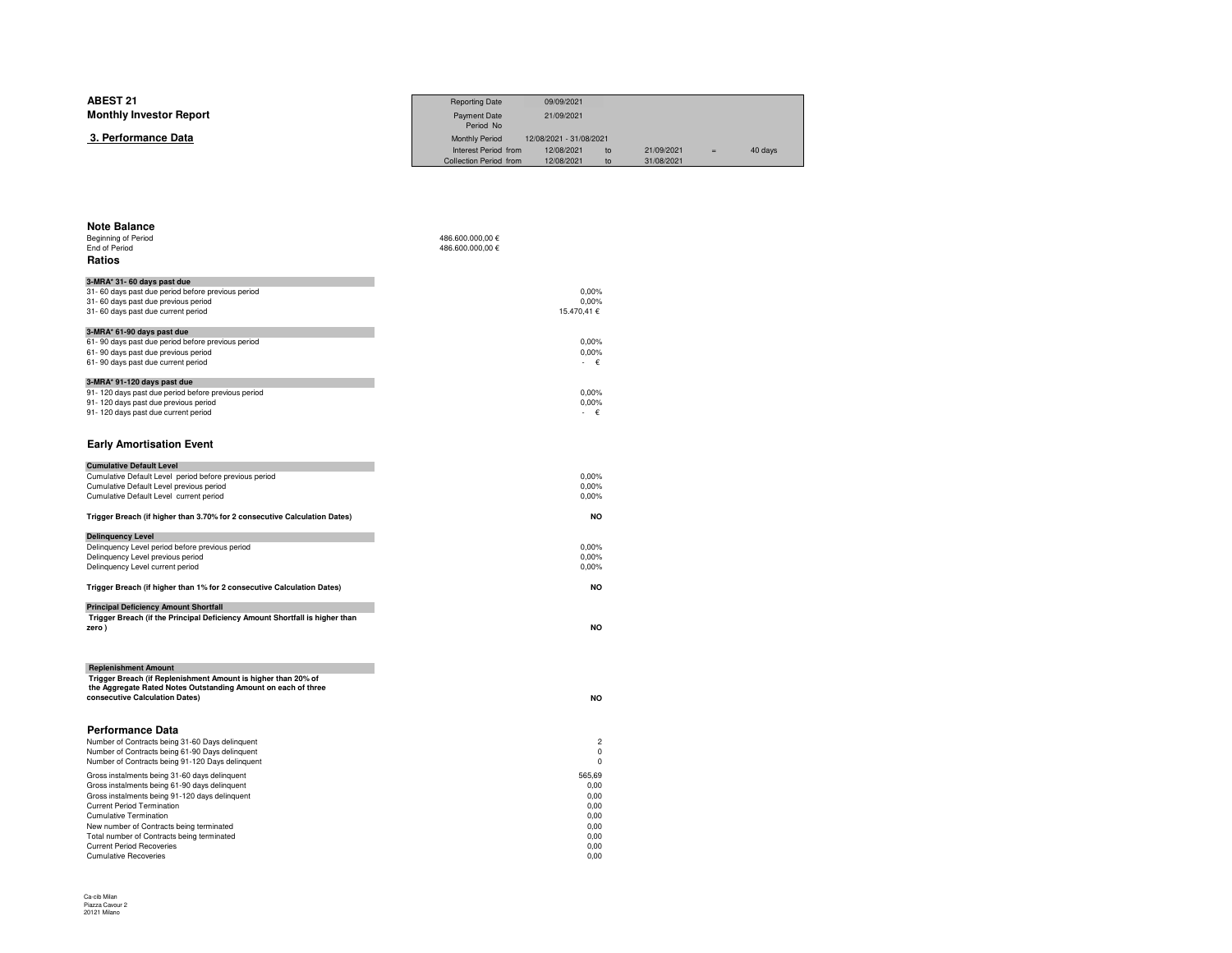| <b>ABEST 21</b>                | <b>Reporting Date</b>  | 09/09/2021              |    |            |     |         |
|--------------------------------|------------------------|-------------------------|----|------------|-----|---------|
| <b>Monthly Investor Report</b> | <b>Payment Date</b>    | 21/09/2021              |    |            |     |         |
|                                | Period No              |                         |    |            |     |         |
| 4. Outstanding Notes           | <b>Monthly Period</b>  | 12/08/2021 - 31/08/2021 |    |            |     |         |
|                                | Interest Period from   | 12/08/2021              | to | 21/09/2021 | $=$ | 40 days |
|                                | Collection Period from | 12/08/2021              | to | 31/08/2021 |     |         |

Principal Payable Amount (during Amortising Period)

| 1. Note Balance                                         | All notes    | <b>Class A</b>   | <b>Class B</b>  | Class C         | Class D         | <b>Class E</b>  | <b>Class M</b>  |  |
|---------------------------------------------------------|--------------|------------------|-----------------|-----------------|-----------------|-----------------|-----------------|--|
| <b>General Note Information</b>                         |              |                  |                 |                 |                 |                 |                 |  |
| <b>ISIN Code</b>                                        | XS2367164493 |                  | XS2368146457    | XS2368150210    | XS2368152695    | XS2368153156    | XS2368153586    |  |
| Currency                                                |              | <b>EURO</b>      | <b>EURO</b>     | <b>EURO</b>     | <b>EURO</b>     | <b>EURO</b>     | <b>EURO</b>     |  |
| Initial Tranching                                       |              | 82,2%            | 4.3%            | 4.2%            | 3.2%            | 2,6%            | 3.6%            |  |
| Legal Maturity                                          |              | set 2031         | set 2031        | set 2031        | set 2031        | set 2031        | set 2031        |  |
| <b>Expected Maturity</b>                                |              | set 2031         | set 2031        | set 2031        | set 2031        | set 2031        | set 2031        |  |
| Original Rating (Fitch / Moody's)                       |              | AAAsf"/"Aaa(sf)  | AAsf"/"Aa1(sf)  | Asf"/"Aa3(sf)   | BBBsf"/"A3(sf)  | BBsf"/"Ba1(sf)  | n/a             |  |
| Current Rating (Fitch/ Moody's)*                        |              | AAAsf"/"Aaa(sf)  | AAsf"/"Aa1(sf)  | Asf"/"Aa3(sf)   | BBBsf"/"A3(sf)  | BBsf"/"Ba1(sf)  | n/a             |  |
| Initial Notes Aggregate Principal Outstanding Balance   |              | 400.000.000.00 € | 20.700.000,00 € | 20.200.000,00 € | 15.500.000,00 € | 12.700.000.00 € | 17.500.000,00 € |  |
| Initial Nominal per Note                                |              | 100.000.00 €     | 100.000.00 €    | 100.000.00€     | 100.000.00€     | 100.000.00 €    | 100.000.00 €    |  |
| Initial Number of Notes per Class                       |              | 4.000            | 207             | 202             | 155             | 127             | 175             |  |
| <b>Current Note Information</b>                         |              |                  |                 |                 |                 |                 |                 |  |
| Class Principal Outstanding Balance Beginning of Period |              | 400.000.000,00 € | 20.700.000,00 € | 20.200.000,00 € | 15.500.000,00 € | 12.700.000.00 € | 17.500.000.00 € |  |
| Amortisation                                            |              |                  | n.a.            | n.a.            | n.a.            | n.a.            | n.a.            |  |
| Redemption per Note                                     |              | $0,00 \in$       | $0,00 \in$      | $0.00 \in$      | $0.00 \in$      | $0.00 \in$      | $0.00 \in$      |  |
| Class Principal Outstanding Balance End of Period       |              | 400.000.000,00 € | 20.700.000,00 € | 20.200.000,00 € | 15.500.000,00 € | 12.700.000,00 € | 17.500.000,00 € |  |
| <b>Current Tranching</b>                                |              | 82,2%            | 4,3%            | 4.2%            | 3,2%            | 2,6%            | 3.6%            |  |
| Current Pool Factor                                     |              | 1,00             | 1.00            | 1.00            | 1.00            | 1,00            | 1.00            |  |
| 2. Payments to Investors per Note                       | All notes    | Class A          | Class B         | Class C         | Class D         | <b>Class E</b>  | <b>Class M</b>  |  |
| Interest Rate Basis: 1-M Euribor / Spread               |              | 0.141            |                 |                 |                 |                 |                 |  |
| DayCount Convention                                     |              | ACT/360          | ACT/360         | ACT/360         | ACT/360         | ACT/360         | ACT/360         |  |
| <b>Interest Days</b>                                    |              | 40 days          | 40 days         | 40 days         | 40 days         | 40 days         | 40 days         |  |
| Principal Outstanding Beginning of Period               |              | 400.000.000.00 € | 20.700.000.00 € | 20.200.000.00 € | 15.500.000.00 € | 12.700.000.00 € | 17.500.000.00 € |  |
| > Principal Repayment                                   |              | $0,00 \in$       | $0,00 \in$      | $0,00 \in$      | $0,00 \in$      | $0,00 \in$      | $0,00 \in$      |  |
| Principal Outstanding End of Period                     |              | 400.000.000.00 € | 20.700.000,00 € | 20.200.000,00 € | 15.500.000,00 € | 12.700.000,00 € | 17.500.000,00 € |  |
| > Interest accrued for the period                       |              | 62.666,67€       | 14.950,00 €     | 28.055,56€      | 34.100,00€      | 49.388,89€      | 126.388,89€     |  |
| <b>Interest Payment</b>                                 |              |                  |                 |                 |                 |                 |                 |  |
|                                                         |              |                  |                 |                 |                 |                 |                 |  |
| Initial total CE (Subordination, Reserve)               |              |                  |                 |                 | 6,71%           | 4,10%           | 0,00%           |  |
|                                                         |              | 18,30%           | 14,04%          | 9,89%           |                 |                 |                 |  |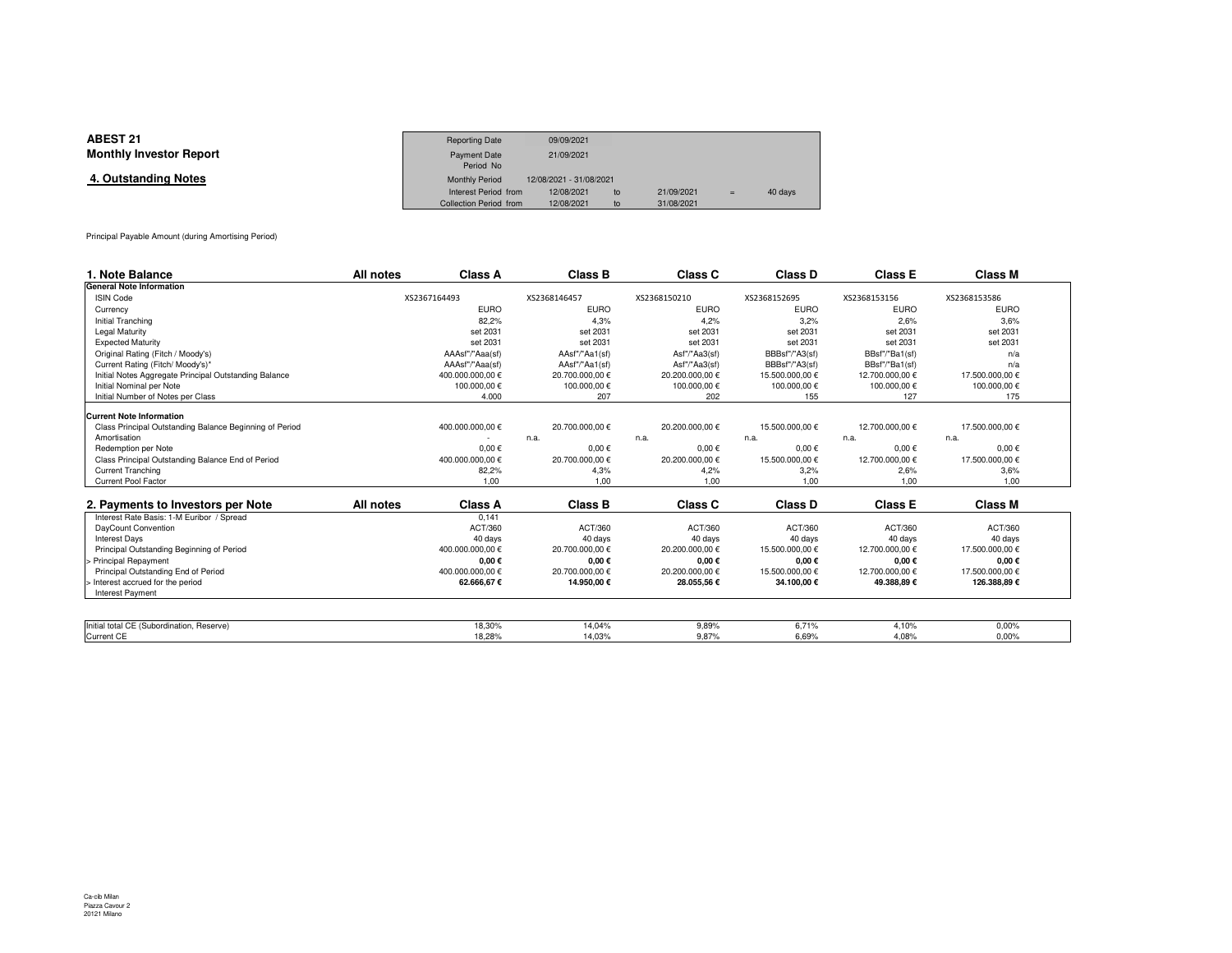| <b>ABEST 21</b>                | <b>Reporting Date</b>    |            | 09/09/2021              |    |            |  |         |
|--------------------------------|--------------------------|------------|-------------------------|----|------------|--|---------|
| <b>Monthly Investor Report</b> | <b>Payment Date</b>      | 21/09/2021 |                         |    |            |  |         |
|                                | Period No                |            |                         |    |            |  |         |
| 5. Original Principal Balance  | <b>Monthly Period</b>    |            | 12/08/2021 - 31/08/2021 |    |            |  |         |
|                                | <b>Interest Period</b>   | from       | 12/08/2021              | to | 21/09/2021 |  | 40 days |
| as of ISSUE DATE               | <b>Collection Period</b> | from       | 12/08/2021              | to | 31/08/2021 |  |         |

| <b>Balloon Loan</b>                                                            |                                              |                                 |                        |                        |  |  |  |  |
|--------------------------------------------------------------------------------|----------------------------------------------|---------------------------------|------------------------|------------------------|--|--|--|--|
| <b>Original Principal Balance</b><br>(Ranges in EUR)                           | Principal<br><b>Balance</b> in<br><b>EUR</b> | Percentage of<br><b>Balance</b> | <b>Number of Loans</b> | Percentage of<br>Loans |  |  |  |  |
| $0 < X \leq 5,000$                                                             | 26.340.921                                   | 13,9%                           | 3.233,00               | 29,87%                 |  |  |  |  |
| $5,000 < X \le 10,000$                                                         | 56.693.807                                   | 29,9%                           | 4.181,00               | 38,63%                 |  |  |  |  |
| $10,000 < X \le 15,000$                                                        | 33.058.163                                   | 17,5%                           | 1.477,00               | 13,65%                 |  |  |  |  |
| 15.000< X ≤20.000                                                              | 21.053.341                                   | 11,1%                           | 736,00                 | 6,80%                  |  |  |  |  |
| 20.000< X ≤25.000                                                              | 15.307.390                                   | 8.1%                            | 440,00                 | 4,07%                  |  |  |  |  |
| 25,000< X ≤30,000                                                              | 13.238.630                                   | 7,0%                            | 327,00                 | 3,02%                  |  |  |  |  |
| $30,000 < X \leq 35,000$                                                       | 9.237.765                                    | 4,9%                            | 193,00                 | 1,78%                  |  |  |  |  |
| $35,000 < X \leq 40,000$                                                       | 6.617.436                                    | 3.5%                            | 123,00                 | 1,14%                  |  |  |  |  |
| 40.000< X ≤45.000                                                              | 2.335.891                                    | 1,2%                            | 39,00                  | 0,36%                  |  |  |  |  |
| 45,000< X ≤50,000                                                              | 2.396.151                                    | 1,3%                            | 36,00                  | 0,33%                  |  |  |  |  |
| $50,000 < X \le 55,000$                                                        | 863.796                                      | 0.5%                            | 11,00                  | 0.10%                  |  |  |  |  |
| 55,000< X ≤60,000                                                              | 701.442                                      | 0.4%                            | 9,00                   | 0,08%                  |  |  |  |  |
| 60,000< $X \le 65,000$                                                         | 709.680                                      | 0.4%                            | 9,00                   | 0.08%                  |  |  |  |  |
| 65.000< X ≤70.000                                                              | 161.815                                      | 0.1%                            | 2,00                   | 0.02%                  |  |  |  |  |
| 70,000< X ≤75,000                                                              | 225.158                                      | 0.1%                            | 2,00                   | 0.02%                  |  |  |  |  |
| 75,000 <x< td=""><td>370.480</td><td>0,2%</td><td>4,00</td><td>0,04%</td></x<> | 370.480                                      | 0,2%                            | 4,00                   | 0,04%                  |  |  |  |  |
| Total                                                                          | 189.311.865,23                               | 100,00%                         | 10.822                 | 100,00%                |  |  |  |  |

| $\overline{r}$   |                        |                        |                                                                                | Leases                                             |                                 |                 |                        |  |  |  |  |  |
|------------------|------------------------|------------------------|--------------------------------------------------------------------------------|----------------------------------------------------|---------------------------------|-----------------|------------------------|--|--|--|--|--|
| age of<br>alance | <b>Number of Loans</b> | Percentage of<br>Loans | <b>Original Principal</b><br><b>Balance (Ranges)</b><br>$in EUR$ )             | <b>Original Principal</b><br><b>Balance in EUR</b> | Percentage of<br><b>Balance</b> | Number of Loans | Percentage of<br>Loans |  |  |  |  |  |
| 13,9%            | 3.233,00               | 29,87%                 | $0 < X \le 5,000$                                                              | 6.363.403                                          | 2.2%                            | 1.063,00        | 3,21%                  |  |  |  |  |  |
| 29,9%            | 4.181,00               | 38,63%                 | $5,000 < X \le 10,000$                                                         | 32.245.892                                         | 10,9%                           | 7.014,00        | 21,21%                 |  |  |  |  |  |
| 17,5%            | .477,00                | 13,65%                 | $10,000 < X \le 15,000$                                                        | 28.982.622                                         | 9,8%                            | 3.774,00        | 11,41%                 |  |  |  |  |  |
| 11,1%            | 736,00                 | 6,80%                  | 15,000< X ≤20,000                                                              | 24.848.871                                         | 8,4%                            | 2.947,00        | 8,91%                  |  |  |  |  |  |
| 8.1%             | 440,00                 | 4,07%                  | 20,000< X ≤25,000                                                              | 40.493.101                                         | 13.7%                           | 4.783,00        | 14,47%                 |  |  |  |  |  |
| 7,0%             | 327,00                 | 3,02%                  | 25,000< X ≤30,000                                                              | 45.502.809                                         | 15,4%                           | 4.715,00        | 14,26%                 |  |  |  |  |  |
| 4,9%             | 193,00                 | 1,78%                  | $30.000 < X \leq 35.000$                                                       | 35.908.481                                         | 12,2%                           | 3.186,00        | 9,64%                  |  |  |  |  |  |
| 3,5%             | 123,00                 | 1,14%                  | 35,000< X ≤40,000                                                              | 27.656.559                                         | 9,4%                            | 2.158,00        | 6,53%                  |  |  |  |  |  |
| 1,2%             | 39,00                  | 0.36%                  | 40.000< X ≤45.000                                                              | 21.689.268                                         | 7,4%                            | 1.583,00        | 4,79%                  |  |  |  |  |  |
| 1,3%             | 36,00                  | 0,33%                  | 45,000< X ≤50,000                                                              | 14.601.687                                         | 5,0%                            | 949,00          | 2,87%                  |  |  |  |  |  |
| 0.5%             | 11,00                  | 0.10%                  | $50.000 < X \le 55.000$                                                        | 8.271.453                                          | 2,8%                            | 489,00          | .48%                   |  |  |  |  |  |
| 0.4%             | 9,00                   | 0.08%                  | 55,000< X ≤60,000                                                              | 4.119.527                                          | 1,4%                            | 217,00          | 0,66%                  |  |  |  |  |  |
| 0.4%             | 9,00                   | 0.08%                  | $60,000 < X \leq 65,000$                                                       | 2.102.667                                          | 0.7%                            | 101,00          | 0,31%                  |  |  |  |  |  |
| 0.1%             | 2,00                   | 0.02%                  | 65,000< X ≤70,000                                                              | .582.360                                           | 0.5%                            | 63,00           | 0.19%                  |  |  |  |  |  |
| 0.1%             | 2,00                   | 0.02%                  | 70,000< X ≤75,000                                                              | 329.334                                            | 0.1%                            | 18,00           | 0,05%                  |  |  |  |  |  |
| 0,2%             | 4,00                   | 0,04%                  | 75,000 <x< td=""><td>185.588</td><td>0,1%</td><td>4,00</td><td>0,01%</td></x<> | 185.588                                            | 0,1%                            | 4,00            | 0,01%                  |  |  |  |  |  |
| 00,00%           | 10.822                 | 100,00%                | Total                                                                          | 294.883.621,93                                     | 100,00%                         | 33.064          | 100,00%                |  |  |  |  |  |

**Statistics in EUR**

**Statistics in EUR**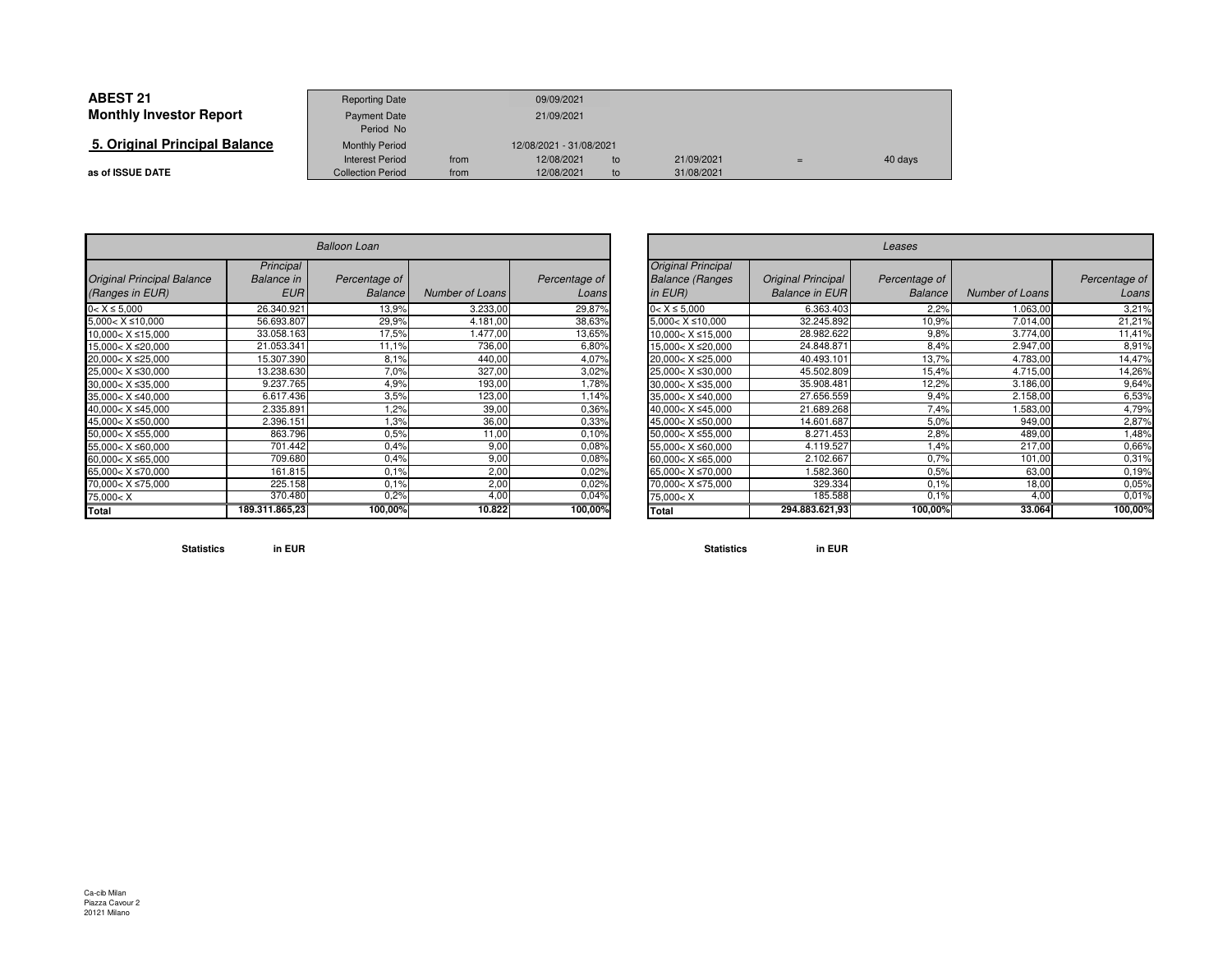| <b>ABEST 21</b>                | <b>Reporting Date</b>    |      | 09/09/2021              |    |            |     |         |
|--------------------------------|--------------------------|------|-------------------------|----|------------|-----|---------|
| <b>Monthly Investor Report</b> | <b>Payment Date</b>      |      | 21/09/2021              |    |            |     |         |
|                                | Period No                |      |                         |    |            |     |         |
| 5.1 Original PB (Graph)        | <b>Monthly Period</b>    |      | 12/08/2021 - 31/08/2021 |    |            |     |         |
|                                | <b>Interest Period</b>   | from | 12/08/2021              | to | 21/09/2021 | $=$ | 40 days |
|                                | <b>Collection Period</b> | from | 12/08/2021              | to | 31/08/2021 |     |         |



Ca-cib Milan Piazza Cavour 2 20121 Milano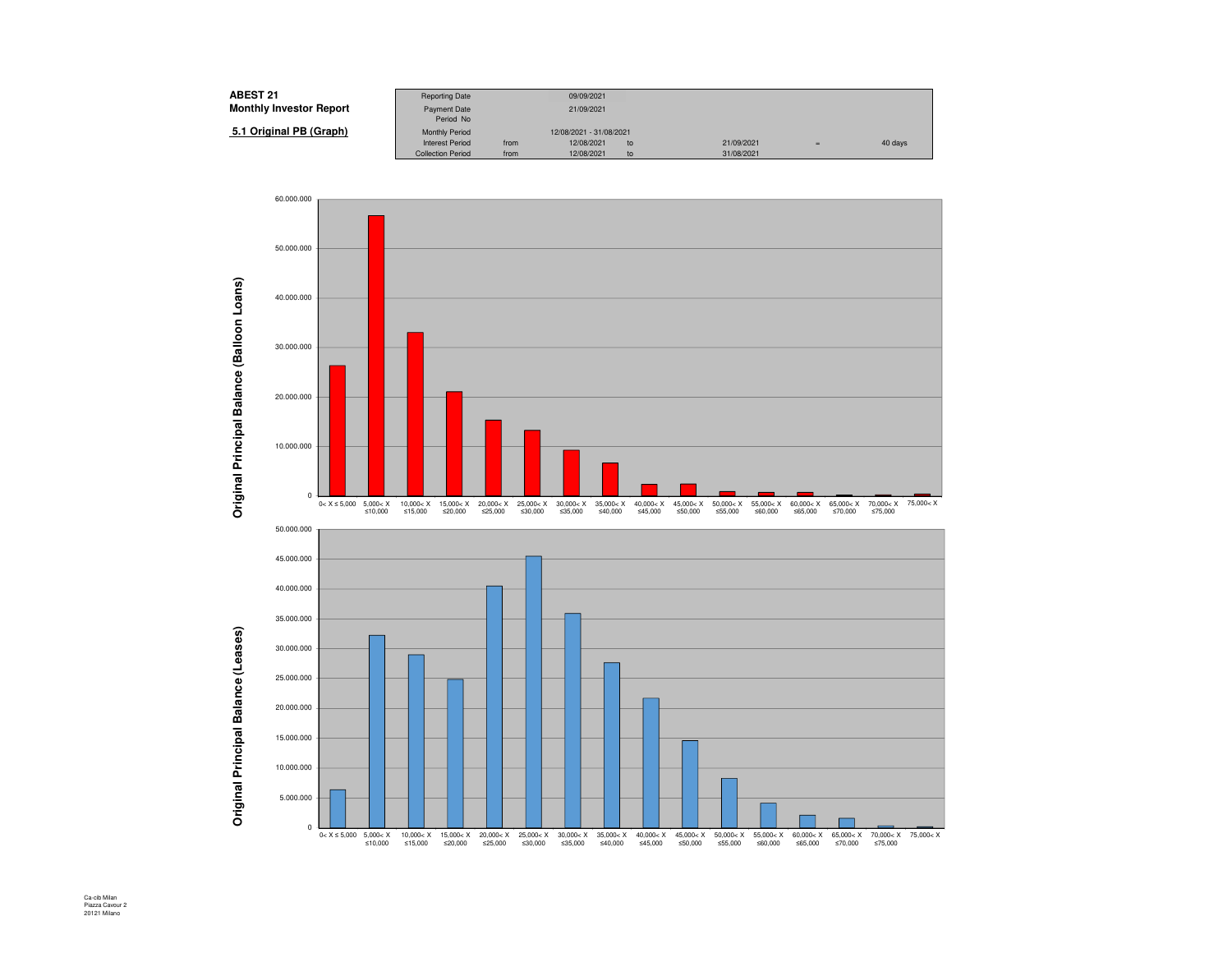| <b>ABEST 21</b>                | <b>Reporting Date</b>    |      | 09/09/2021              |    |            |     |         |
|--------------------------------|--------------------------|------|-------------------------|----|------------|-----|---------|
| <b>Monthly Investor Report</b> | Payment Date             |      | 21/09/2021              |    |            |     |         |
|                                | Period No                |      |                         |    |            |     |         |
| 5. Original Principal Balance  | <b>Monthly Period</b>    |      | 12/08/2021 - 31/08/2021 |    |            |     |         |
|                                | Interest Period          | from | 12/08/2021              | to | 21/09/2021 | $=$ | 40 days |
| as of ISSUE DATE               | <b>Collection Period</b> | from | 12/08/2021              | to | 31/08/2021 |     |         |

 $\sim$ 

|                                                                                | <b>Balloon Loan</b>                                |                                 |                 |                        |  |  |  |  |  |  |
|--------------------------------------------------------------------------------|----------------------------------------------------|---------------------------------|-----------------|------------------------|--|--|--|--|--|--|
| <b>Current Principal Balance</b><br>(Ranges in EUR)                            | <b>Original Principal</b><br><b>Balance in EUR</b> | Percentage of<br><b>Balance</b> | Number of Loans | Percentage of<br>Loans |  |  |  |  |  |  |
| $0 < X \le 5,000$                                                              | 25.403.586                                         | 13,8%                           | 3.179,00        | 29,80%                 |  |  |  |  |  |  |
| $5,000 < X \le 10,000$                                                         | 55.215.594                                         | 29,9%                           | 4.119,00        | 38,62%                 |  |  |  |  |  |  |
| $10,000 < X \le 15,000$                                                        | 32.447.335                                         | 17,6%                           | 1.466,00        | 13,74%                 |  |  |  |  |  |  |
| 15,000< X ≤20,000                                                              | 20.532.838                                         | 11,1%                           | 724,00          | 6,79%                  |  |  |  |  |  |  |
| 20,000< X ≤25,000                                                              | 14.835.414                                         | 8,0%                            | 430,00          | 4,03%                  |  |  |  |  |  |  |
| 25,000< X ≤30,000                                                              | 12.950.828                                         | 7,0%                            | 323,00          | 3,03%                  |  |  |  |  |  |  |
| 30,000< X ≤35,000                                                              | 9.048.673                                          | 4,9%                            | 191,00          | 1,79%                  |  |  |  |  |  |  |
| 35.000< X ≤40.000                                                              | 6.560.286                                          | 3,6%                            | 123,00          | 1,15%                  |  |  |  |  |  |  |
| 40,000< X ≤45,000                                                              | 2.317.447                                          | 1.3%                            | 39,00           | 0,37%                  |  |  |  |  |  |  |
| 45,000< X ≤50,000                                                              | 2.379.124                                          | 1,3%                            | 36,00           | 0,34%                  |  |  |  |  |  |  |
| 50,000< X ≤55,000                                                              | 856.958                                            | 0.5%                            | 11.00           | 0.10%                  |  |  |  |  |  |  |
| 55,000< X ≤60,000                                                              | 696.905                                            | 0.4%                            | 9,00            | 0.08%                  |  |  |  |  |  |  |
| 60,000< X ≤65,000                                                              | 706.322                                            | 0.4%                            | 9,00            | 0,08%                  |  |  |  |  |  |  |
| 65,000< X ≤70,000                                                              | 160.347                                            | 0.1%                            | 2,00            | 0,02%                  |  |  |  |  |  |  |
| 70,000< X ≤75,000                                                              | 223.571                                            | 0.1%                            | 2,00            | 0.02%                  |  |  |  |  |  |  |
| 75,000 <x< td=""><td>270.406</td><td>0.1%</td><td>3,00</td><td>0,03%</td></x<> | 270.406                                            | 0.1%                            | 3,00            | 0,03%                  |  |  |  |  |  |  |
| Total                                                                          | 184.605.633,11                                     | 100,00%                         | 10.666          | 100,00%                |  |  |  |  |  |  |

| $\overline{r}$     |                 |                        |                                                                                | Leases                                             |                                 |                        |                        |  |  |  |  |
|--------------------|-----------------|------------------------|--------------------------------------------------------------------------------|----------------------------------------------------|---------------------------------|------------------------|------------------------|--|--|--|--|
| tage of<br>Balance | Number of Loans | Percentage of<br>Loans | <b>Current Principal</b><br><b>Balance (Ranges</b><br>in $EUR$ )               | <b>Original Principal</b><br><b>Balance in EUR</b> | Percentage of<br><b>Balance</b> | <b>Number of Loans</b> | Percentage of<br>Loans |  |  |  |  |
| 13,8%              | 3.179,00        | 29,80%                 | $0 < X \le 5,000$                                                              | 6.083.611                                          | 2,2%                            | 1.059,00               | 3,22%                  |  |  |  |  |
| 29,9%              | 4.119,00        | 38,62%                 | $5,000 < X \le 10,000$                                                         | 30.890.937                                         | 11,0%                           | 6.979,00               | 21,25%                 |  |  |  |  |
| 17,6%              | <b>466.00</b>   | 13,74%                 | $10,000 < X \leq 15,000$                                                       | 27.758.820                                         | 9,9%                            | 3.749,00               | 11,41%                 |  |  |  |  |
| 11,1%              | 724,00          | 6,79%                  | 15,000< X ≤20,000                                                              | 23.728.965                                         | 8,5%                            | 2.927,00               | 8,91%                  |  |  |  |  |
| 8,0%               | 430,00          | 4,03%                  | 20,000< X ≤25,000                                                              | 38.451.194                                         | 13,7%                           | 4.757,00               | 14,48%                 |  |  |  |  |
| 7,0%               | 323,00          | 3,03%                  | 25,000< X ≤30,000                                                              | 43.213.315                                         | 15.4%                           | 4.682,00               | 14,25%                 |  |  |  |  |
| 4,9%               | 191,00          | .79%                   | $30,000 < X \leq 35,000$                                                       | 34.039.420                                         | 12,2%                           | 3.163,00               | 9,63%                  |  |  |  |  |
| 3,6%               | 123,00          | 1,15%                  | 35,000< X ≤40,000                                                              | 26.042.962                                         | 9.3%                            | 2.133,00               | 6,49%                  |  |  |  |  |
| 1.3%               | 39,00           | 0,37%                  | 40,000< X ≤45,000                                                              | 20.495.752                                         | 7,3%                            | 1.575,00               | 4,79%                  |  |  |  |  |
| 1,3%               | 36,00           | 0,34%                  | 45.000< X ≤50.000                                                              | 13.778.261                                         | 4,9%                            | 940,00                 | 2,86%                  |  |  |  |  |
| 0.5%               | 11,00           | 0.10%                  | 50,000< X ≤55,000                                                              | 7.759.334                                          | 2,8%                            | 486.00                 | ,48%                   |  |  |  |  |
| 0.4%               | 9,00            | 0,08%                  | 55,000< X ≤60,000                                                              | 3.831.235                                          | 1,4%                            | 213,00                 | 0.65%                  |  |  |  |  |
| 0.4%               | 9,00            | 0,08%                  | 60,000< X ≤65,000                                                              | 2.001.559                                          | 0.7%                            | 102,00                 | 0,31%                  |  |  |  |  |
| 0.1%               | 2,00            | 0,02%                  | 65,000< X ≤70,000                                                              | .507.772                                           | 0,5%                            | 63,00                  | 0.19%                  |  |  |  |  |
| 0.1%               | 2,00            | 0,02%                  | 70,000< X ≤75,000                                                              | 303.460                                            | 0.1%                            | 18,00                  | 0,05%                  |  |  |  |  |
| $0.1\%$            | 3,00            | 0,03%                  | 75,000 <x< td=""><td>176.304</td><td>0.1%</td><td>4,00</td><td>0,01%</td></x<> | 176.304                                            | 0.1%                            | 4,00                   | 0,01%                  |  |  |  |  |
| 100,00%            | 10.666          | 100,00%                | Total                                                                          | 280.062.899.97                                     | 100,00%                         | 32.850                 | 100,00%                |  |  |  |  |

**Statistics in EUR**

**Statistics in EUR**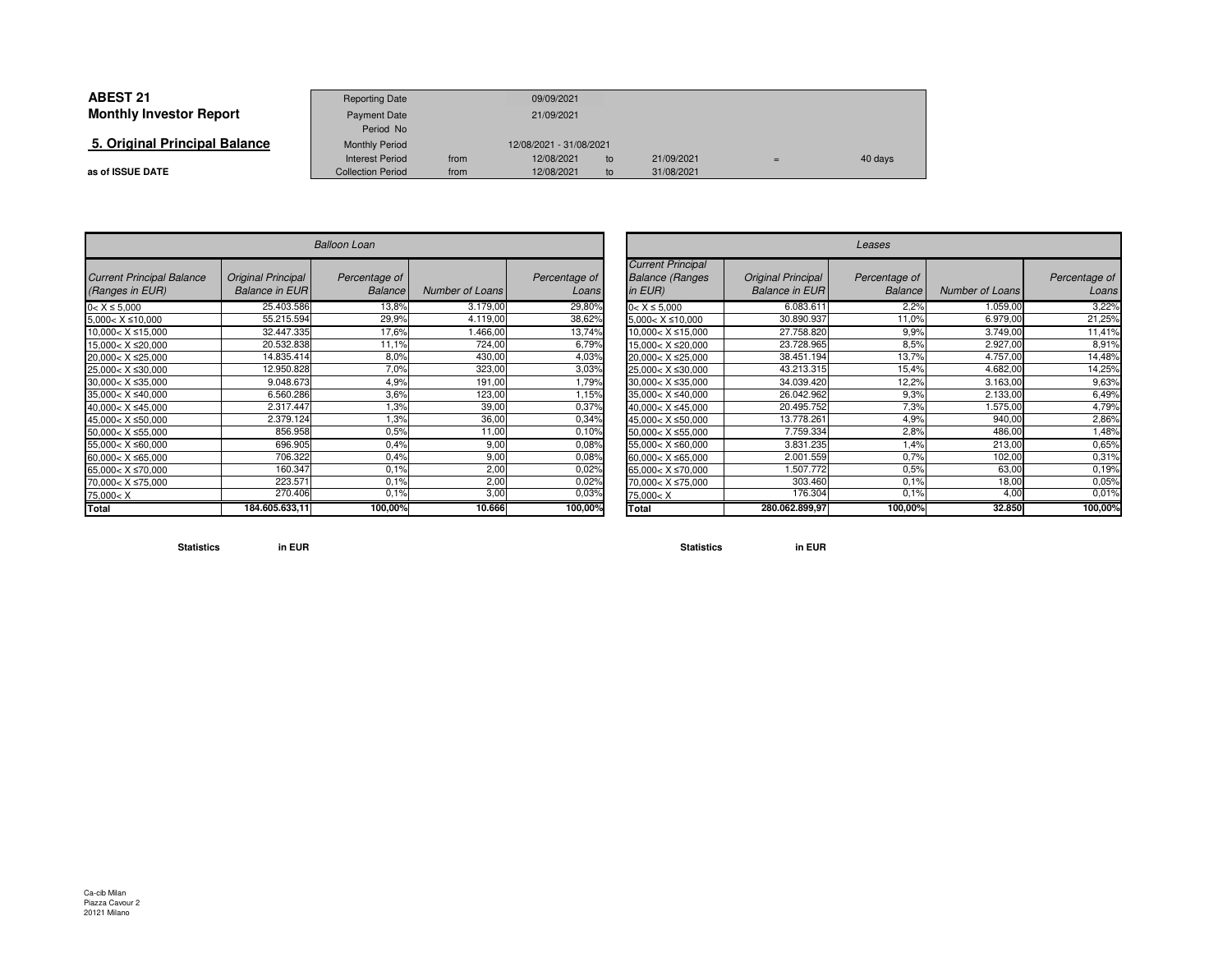

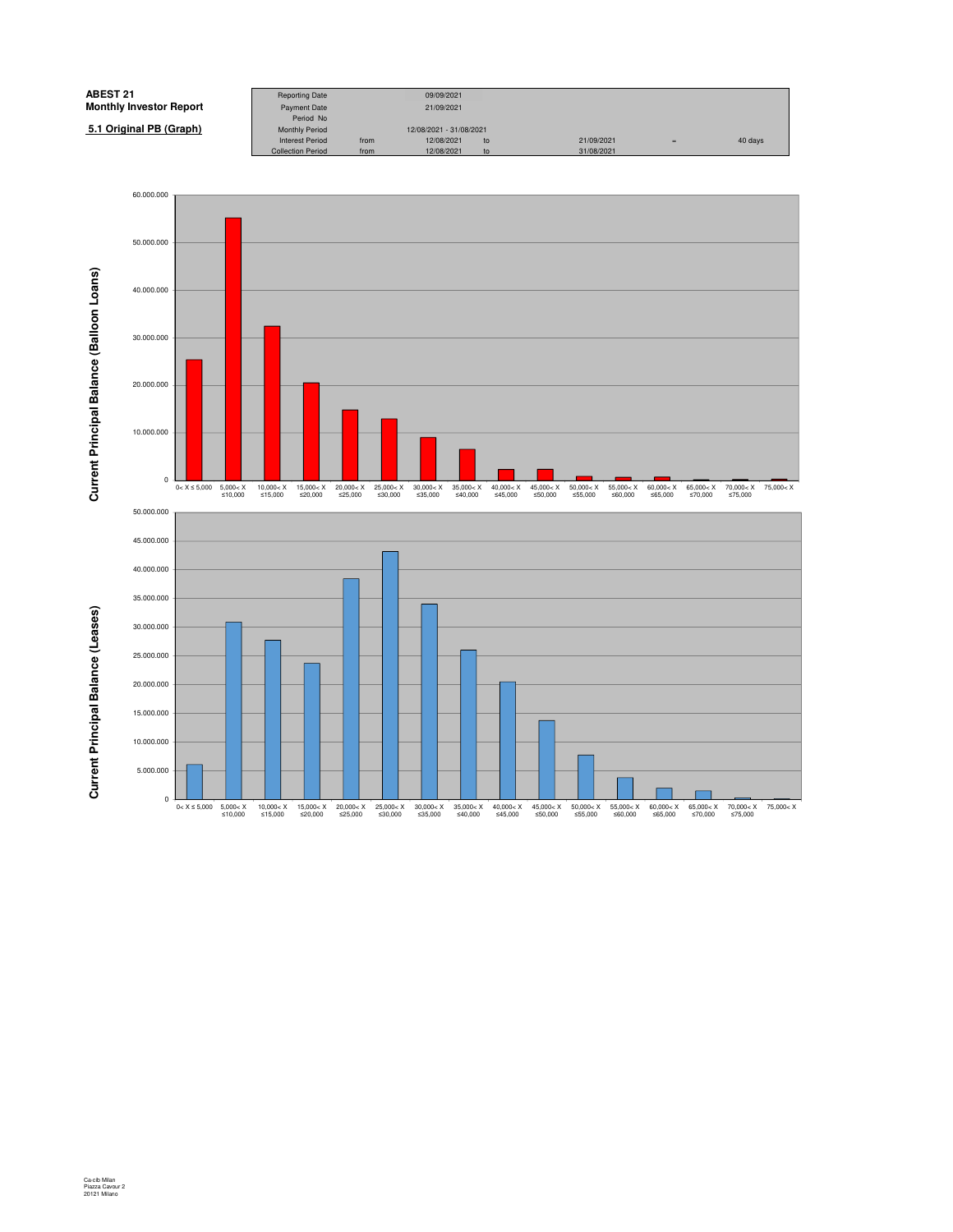|--|

|                   | <b>Reporting Date</b>    |                         | 09/09/2021 |    |            |     |         |
|-------------------|--------------------------|-------------------------|------------|----|------------|-----|---------|
| Investor Report   | <b>Payment Date</b>      |                         | 21/09/2021 |    |            |     |         |
|                   | Period No                |                         |            |    |            |     |         |
| wer Concentration | <b>Monthly Period</b>    | 12/08/2021 - 31/08/2021 |            |    |            |     |         |
|                   | <b>Interest Period</b>   | from                    | 12/08/2021 | to | 21/09/2021 | $=$ | 40 days |
|                   | <b>Collection Period</b> | from                    | 12/08/2021 | to | 31/08/2021 |     |         |

|                | <b>Current Principal</b> | Percentage of  |                         |
|----------------|--------------------------|----------------|-------------------------|
| No             | <b>Balance in EUR</b>    | <b>Balance</b> | Number of Loans         |
|                | 372.529,85               | 0,08%          | 32                      |
| $\overline{2}$ | 362.899,66               | 0.08%          | 13                      |
| 3              | 329.357,11               | 0,07%          | 59                      |
| 4              | 313.908,93               | 0.07%          | 28                      |
| 5              | 301.726,57               | 0.06%          | 12                      |
| 6              | 301.495,04               | 0.06%          | 28                      |
|                | 180.904,98               | 0.04%          | 3                       |
| 8              | 176.031,61               | 0.04%          | 5                       |
| 9              | 169.481,43               | 0.04%          | 11                      |
| 10             | 160.038,14               | 0.03%          | 3                       |
| 11             | 150.059,22               | 0.03%          | 9                       |
| 12             | 147.487,71               | 0.03%          | 9                       |
| 13             | 134.215,43               | 0.03%          | 5                       |
| 14             | 133.723,78               | 0.03%          | 14                      |
| 15             | 127.932,17               | 0.03%          | $\overline{\mathbf{c}}$ |
| 16             | 123.186,45               | 0.03%          | $\overline{c}$          |
| 17             | 119.325,89               | 0.03%          | $\overline{c}$          |
| 18             | 118.547,49               | 0.03%          | $\overline{c}$          |
| 19             | 116.882,91               | 0.03%          | 19                      |
| 20             | 115.748,79               | 0.02%          |                         |
|                | 3.955.483,16             | 0,85%          | 259                     |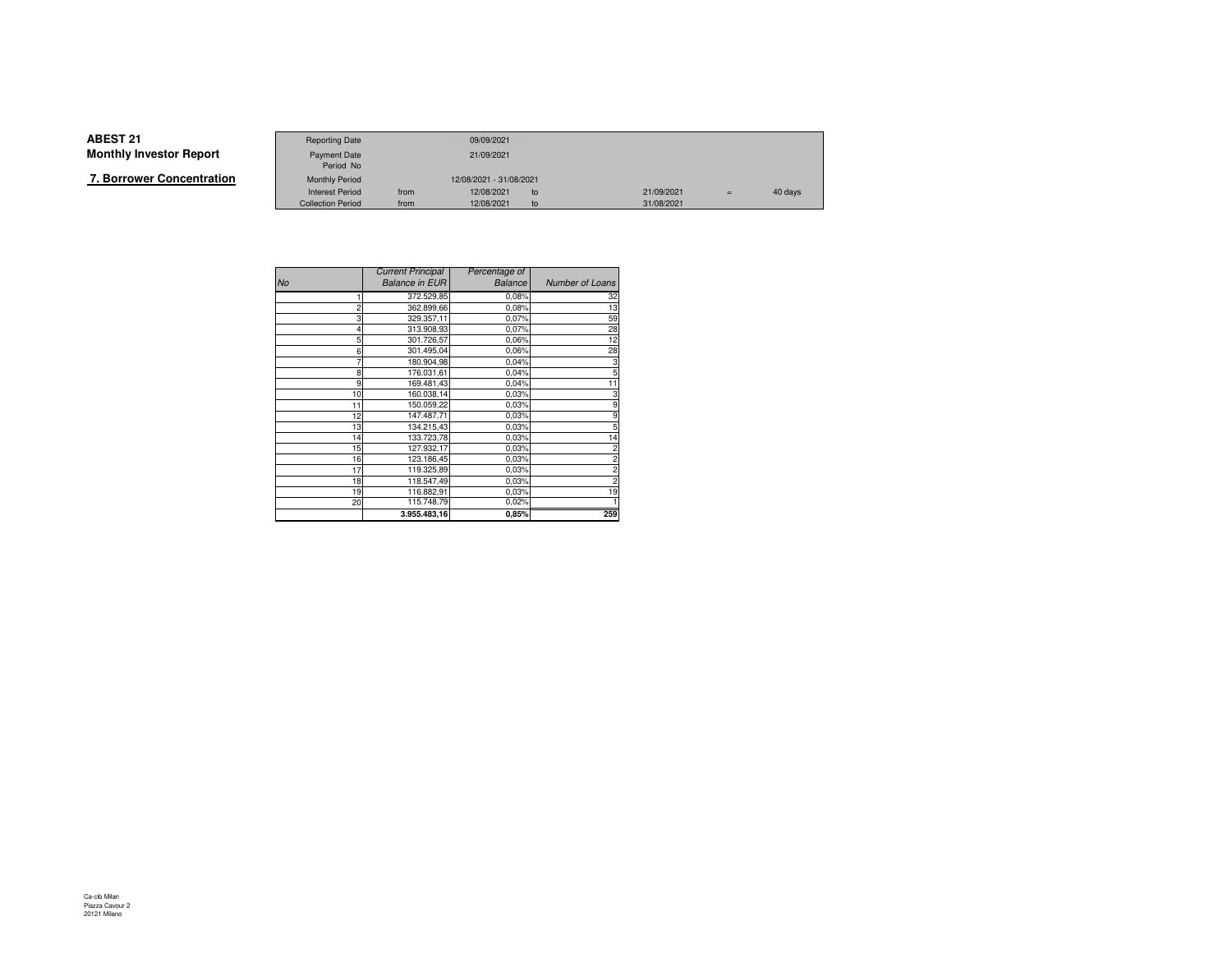**8. Geographical Distribution**

|                      | <b>Reporting Date</b>    |      | 09/09/2021              |    |            |     |         |
|----------------------|--------------------------|------|-------------------------|----|------------|-----|---------|
| Investor Report      | Payment Date             |      | 21/09/2021              |    |            |     |         |
|                      | Period No                |      |                         |    |            |     |         |
| aphical Distribution | <b>Monthly Period</b>    |      | 12/08/2021 - 31/08/2021 |    |            |     |         |
|                      | <b>Interest Period</b>   | from | 12/08/2021              | to | 21/09/2021 | $=$ | 40 days |
|                      | <b>Collection Period</b> | from | 12/08/2021              | to | 31/08/2021 |     |         |

|                     | <b>Current Principal</b> | Percentage of  |                 | Percentage of |
|---------------------|--------------------------|----------------|-----------------|---------------|
| <b>State</b>        | <b>Balance in EUR</b>    | <b>Balance</b> | Number of Loans | Loans         |
| Outside of Germany  | 0,00                     | 0.0%           | ٠               | 0.0%          |
| Baden-Württemberg   | 80.586.695,73            | 17,3%          | 7.243           | 16,6%         |
| Bayern              | 88.953.617,77            | 19,1%          | 8.140           | 18,7%         |
| Berlin              | 15.636.448.93            | 3,4%           | 1.991           | 4,6%          |
| Brandenburg         | 12.319.825,46            | 2,7%           | 1.303           | 3,0%          |
| <b>Bremen</b>       | 3.620.945,08             | 0,8%           | 294             | 0,7%          |
| Hamburg             | 14.387.951,22            | 3,1%           | 1.365           | 3,1%          |
| Hessen              | 44.664.577.36            | 9,6%           | 4.010           | 9,2%          |
| Mecklenburg-Vorpomm | 4.199.116.03             | 0,9%           | 340             | 0,8%          |
| Niedersachsen       | 29.779.290.33            | 6,4%           | 2.651           | 6,1%          |
| Nordrhein-Westfalen | 92.851.734,33            | 20,0%          | 8.827           | 20,3%         |
| Rheinland-Pfalz     | 26.346.705,61            | 5,7%           | 2.295           | 5,3%          |
| Saarland            | 5.673.352,89             | 1,2%           | 513             | 1,2%          |
| Sachsen             | 16.273.092,27            | 3,5%           | 1.613           | 3,7%          |
| Sachsen-Anhalt      | 5.781.197,32             | 1,2%           | 622             | 1,4%          |
| Schleswig-Holstein  | 14.698.014.90            | 3,2%           | 1.336           | 3,1%          |
| Thüringen           | 8.895.967.85             | 1,9%           | 973             | 2,2%          |
| <b>Total</b>        | 464.668.533.08           | 100.00%        | 43.516          | 100,00%       |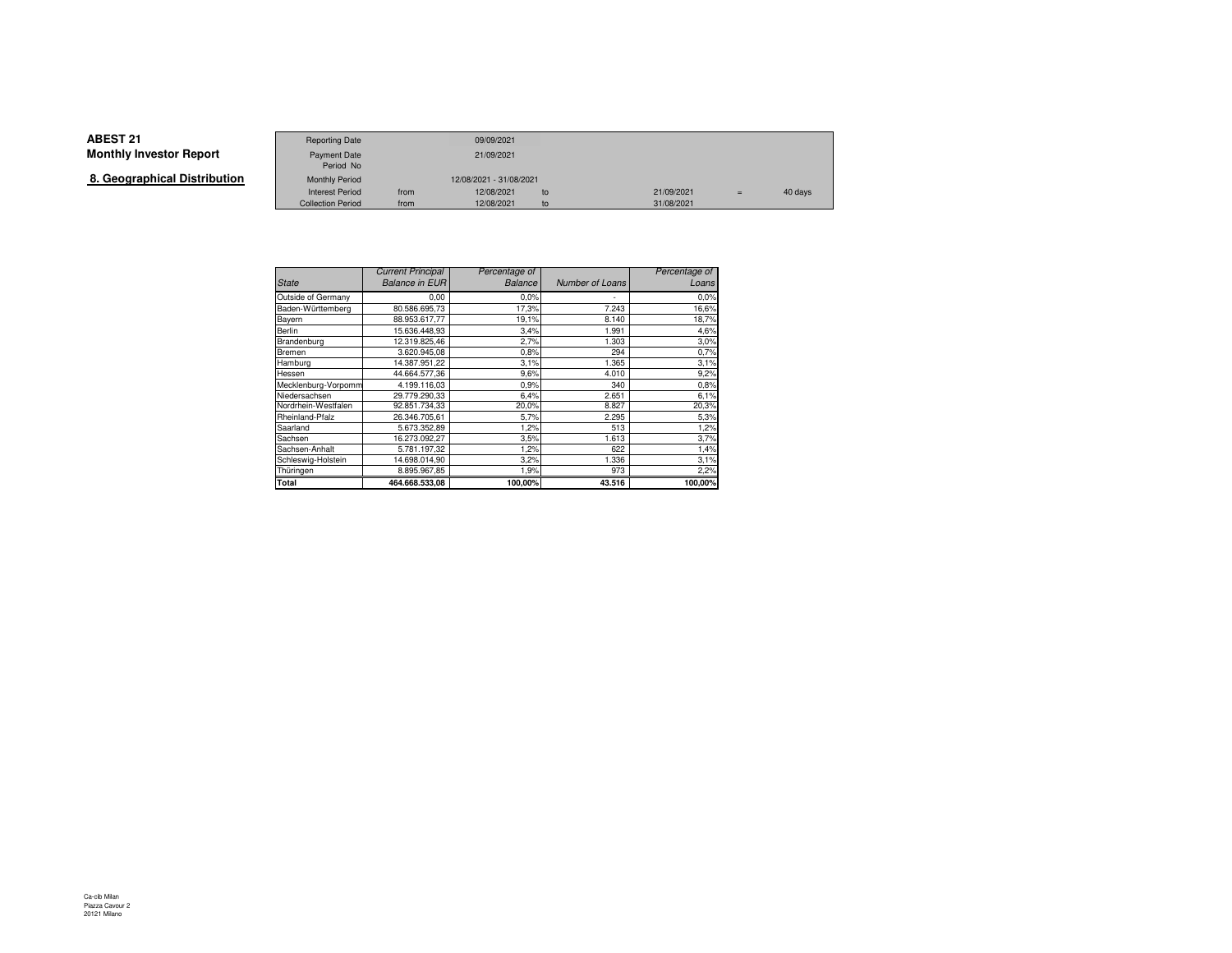**8.1 Geographical Distribution (Graph)**

|                                | <b>Reporting Date</b>            |      | 09/09/2021              |    |            |     |         |
|--------------------------------|----------------------------------|------|-------------------------|----|------------|-----|---------|
| Investor Report                | <b>Payment Date</b><br>Period No |      | 21/09/2021              |    |            |     |         |
| (Graphical Distribution (Graph | <b>Monthly Period</b>            |      | 12/08/2021 - 31/08/2021 |    |            |     |         |
|                                | <b>Interest Period</b>           | from | 12/08/2021              | to | 21/09/2021 | $=$ | 40 days |
|                                | <b>Collection Period</b>         | from | 12/08/2021              | to | 31/08/2021 |     |         |

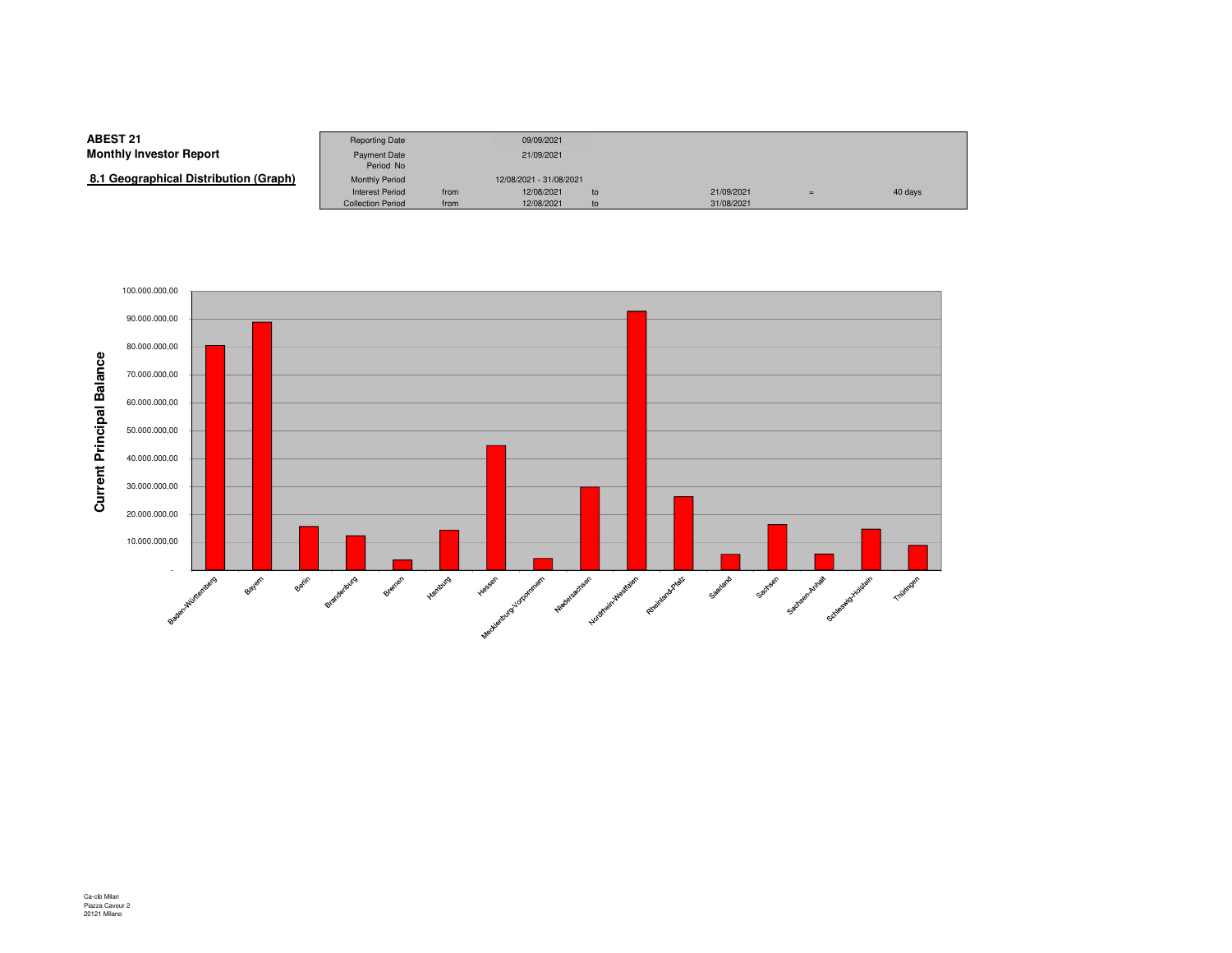| <b>ABEST 21</b>                | <b>Reporting Date</b>     |      | 09/09/2021              |    |            |         |
|--------------------------------|---------------------------|------|-------------------------|----|------------|---------|
| <b>Monthly Investor Report</b> | Payment Date<br>Period No |      | 21/09/2021              |    |            |         |
| 9. Object Type                 | <b>Monthly Period</b>     |      | 12/08/2021 - 31/08/2021 |    |            |         |
|                                | <b>Interest Period</b>    | from | 12/08/2021              | to | 21/09/2021 | 40 days |
|                                | <b>Collection Period</b>  | from | 12/08/2021              | to | 31/08/2021 |         |

| <b>Balloon Loan</b> |                          |                |                 |               |  |  |  |  |  |  |
|---------------------|--------------------------|----------------|-----------------|---------------|--|--|--|--|--|--|
|                     | <b>Current Principal</b> | Percentage of  |                 | Percentage of |  |  |  |  |  |  |
| <b>Object Type</b>  | <b>Balance in EUR</b>    | <b>Balance</b> | Number of Loans | Loans         |  |  |  |  |  |  |
| Car                 | 165.126.809,21           | 89.4%          | 9.587           | 89,88%        |  |  |  |  |  |  |
| LCV                 | 19.478.823.90            | 10.6%          | 1.079           | 10.12%        |  |  |  |  |  |  |
| Total               | 184.605.633.11           | 100%           | 10.666          | 100%          |  |  |  |  |  |  |

|       |                 |               |  | Leases             |                          |                |                 |               |  |  |
|-------|-----------------|---------------|--|--------------------|--------------------------|----------------|-----------------|---------------|--|--|
| ie of |                 | Percentage of |  |                    | <b>Current Principal</b> | Percentage of  |                 | Percentage of |  |  |
| ance  | Number of Loans | Loans         |  | <b>Object Type</b> | <b>Balance in EURI</b>   | <b>Balance</b> | Number of Loans |               |  |  |
| 19,4% | 9.587           | 89,88%        |  | -Car               | 248.899.781,14           | 88.87%         | 28.752          | 87.53%        |  |  |
| 0,6%  | 079             | 10.12%        |  | LCV                | 31.163.118.83            | 11.13%         | 4.098           | 12.47%        |  |  |
| 100%  | 10.666          | 100%          |  | Total              | 280.062.899.97           | 100%           | 32.850          |               |  |  |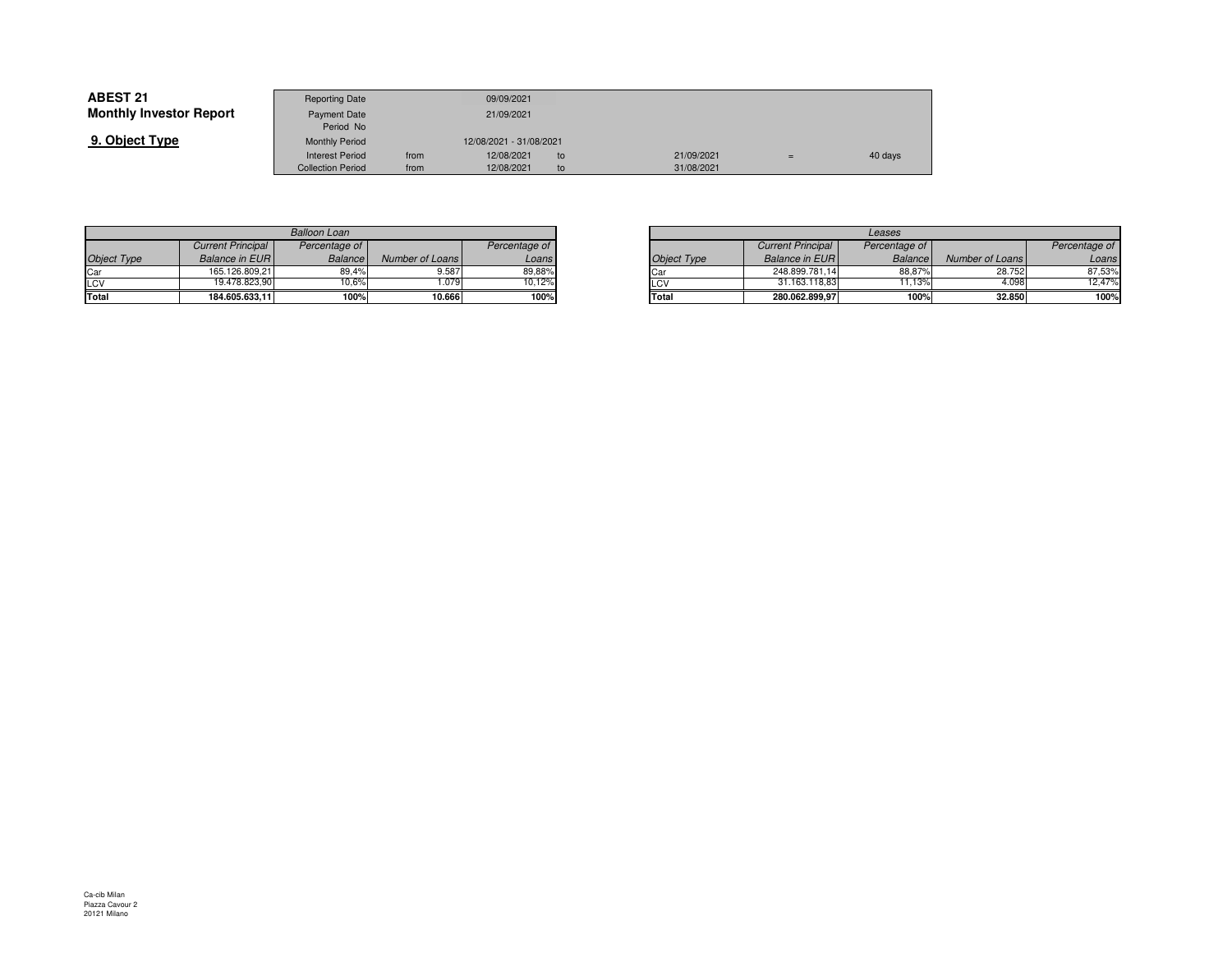| 10. Insurances |  |
|----------------|--|
|----------------|--|

|                    | <b>Reporting Date</b>     |      | 09/09/2021              |     |            |     |         |
|--------------------|---------------------------|------|-------------------------|-----|------------|-----|---------|
| Investor Report    | Payment Date<br>Period No |      | 21/09/2021              |     |            |     |         |
| ances <sup>.</sup> | <b>Monthly Period</b>     |      | 12/08/2021 - 31/08/2021 |     |            |     |         |
|                    | <b>Interest Period</b>    | from | 12/08/2021              | to. | 21/09/2021 | $=$ | 40 days |
|                    | <b>Collection Period</b>  | from | 12/08/2021              | to  | 31/08/2021 |     |         |

| Contract Type        | CPI           | GAP          | <b>Current Principal</b><br><b>Balance in EURI</b> | Percentage of<br><b>Balance</b> |
|----------------------|---------------|--------------|----------------------------------------------------|---------------------------------|
| <b>Balloon Loans</b> | 1.357.786.831 | 2.050.458,35 | 184.605.633.11                                     | $1.8\%$                         |
| Leases               | 0.00          | 0.00         | 280.062.899,97                                     | 0.0%                            |
| <b>ITotal</b>        | 1.357.786.83  | 2.050.458,35 | 464.668.533,08                                     | 0.7%                            |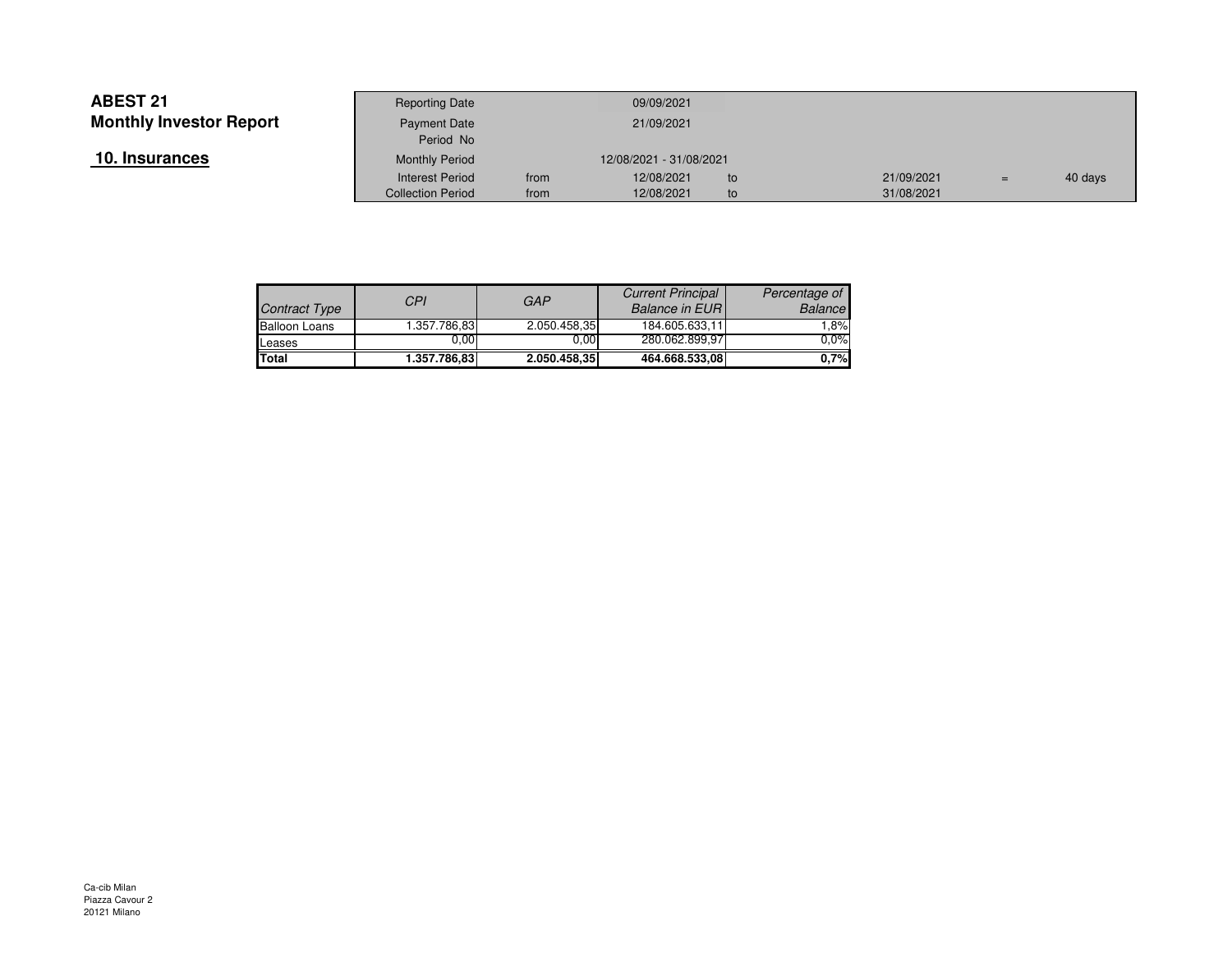# **11. Type of Contract**

|                 | <b>Reporting Date</b>    |      | 09/09/2021              |    |            |     |         |
|-----------------|--------------------------|------|-------------------------|----|------------|-----|---------|
| Investor Report | Payment Date             |      | 21/09/2021              |    |            |     |         |
|                 | Period No                |      |                         |    |            |     |         |
| of Contract     | <b>Monthly Period</b>    |      | 12/08/2021 - 31/08/2021 |    |            |     |         |
|                 | <b>Interest Period</b>   | from | 12/08/2021              | to | 21/09/2021 | $=$ | 40 days |
|                 | <b>Collection Period</b> | from | 12/08/2021              | to | 31/08/2021 |     |         |

|                         |                 | Percentage of Loans in | Loan Principal in | % of Current |
|-------------------------|-----------------|------------------------|-------------------|--------------|
| Loan Type               | Number of Loans | $\%$                   | EURI              | Outstanding  |
| Balloon Loans new cars  | 7.290           | 16.8%                  | 127.001.715       | 27.3%        |
| Balloon Loans used cars | 3.376           | 7.8%                   | 57.603.918        | 12.4%        |
| Leases new cars         | 32.850          | 75.5%                  | 280.062.900       | 60.3%        |
| Total                   | 43.516          | 100%                   | 464.668.533.08    | 100.0%       |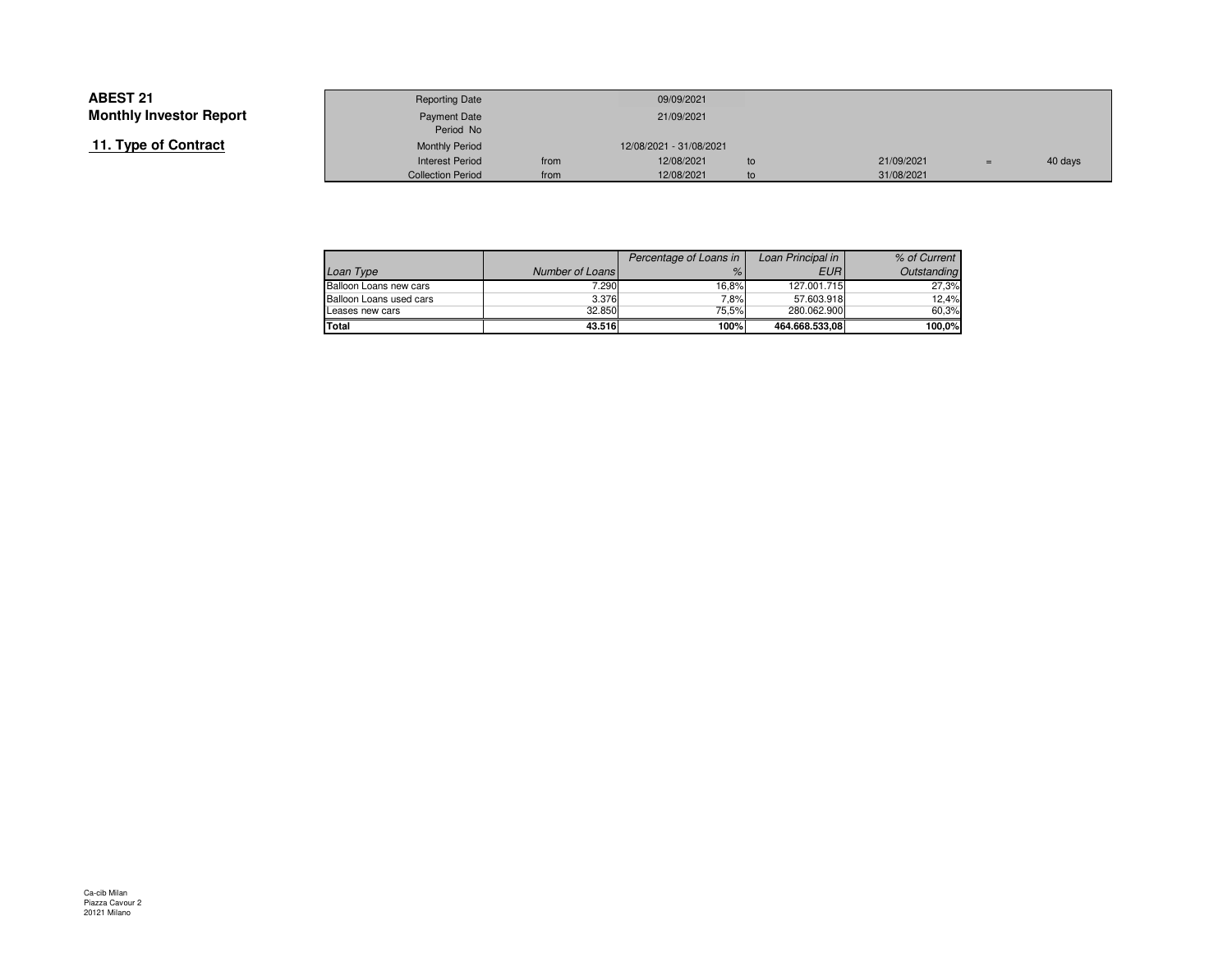| <b>ABEST 21</b>                | <b>Reporting Date</b>    |      | 09/09/2021              |    |            |     |         |
|--------------------------------|--------------------------|------|-------------------------|----|------------|-----|---------|
| <b>Monthly Investor Report</b> | <b>Payment Date</b>      |      | 21/09/2021              |    |            |     |         |
|                                | Period No                |      |                         |    |            |     |         |
| 12. Customer Yield             | <b>Monthly Period</b>    |      | 12/08/2021 - 31/08/2021 |    |            |     |         |
|                                | <b>Interest Period</b>   | from | 12/08/2021              | to | 21/09/2021 | $=$ | 40 days |
|                                | <b>Collection Period</b> | from | 12/08/2021              | to | 31/08/2021 |     |         |

|             | <b>Balloon Loan</b>      |                |                 |               |                                                 | Leases                   |                |                 |               |  |
|-------------|--------------------------|----------------|-----------------|---------------|-------------------------------------------------|--------------------------|----------------|-----------------|---------------|--|
|             | <b>Current Principal</b> | Percentage of  |                 | Percentage of |                                                 | <b>Current Principal</b> | Percentage of  |                 | Percentage of |  |
| Yield Range | <b>Balance in EURI</b>   | <b>Balance</b> | Number of Loans | Loans         | Yield Range                                     | <b>Balance in EURI</b>   | <b>Balance</b> | Number of Loans | Loans         |  |
| 0 to 1%     | 8.273.848.02             | 4,48%          | 325             | 3,05%         | 0 to 3%                                         | 160.588.147,17           | 57,34%         | 15.799          | 48,09%        |  |
| 1,01 to 2%  | 20.335.070.41            | 11,02%         | 908             | 8,51%         | 3.01 to 4%                                      | 58.877.960.22            | 21,02%         | 8.571           | 26,09%        |  |
| 2,01 to 3%  | 57.138.639,54            | 30,95%         | 3.326           | 31,18%        | 4,01 to 5%                                      | 41.458.034,87            | 14,80%         | 5.823           | 17,73%        |  |
| 3,01 to 4%  | 77.274.587,79            | 41,86%         | 4.517           | 42,35%        | 5,01 to 6%                                      | 13.312.675,02            | 4,75%          | .839            | 5,60%         |  |
| 4,01 to 5%  | 18.387.965,33            | 9,96%          | .294            | 12,13%        | 6.01 to 7%                                      | 4.452.114.34             | 1,59%          | 610             | 1,86%         |  |
| 5,01 to 6%  | 3.021.756,58             | 1,64%          | 281             | 2,63%         | 7.01 to 8%                                      | 1.283.040,42             | 0.46%          | 196             | 0,60%         |  |
| 6,01 to 7%  | 171.333,29               | 0.09%          |                 | 0.13%         | 8.01 to 9%                                      | 90.927,93                | 0.03%          |                 | 0,04%         |  |
| 7,01 to 8%  | 2.432,15                 | 0,00%          |                 | 0.01%         | 9.01 to 10%                                     | 0,00                     | 0.00%          |                 | 0,00%         |  |
| 8,01 to 9%  | 0,00                     | 0,00%          |                 | 0.00%         | >10%                                            | 0,00                     | 0,00%          |                 | 0,00%         |  |
| 9,01 to 10% | 0,00                     | 0.00%          |                 | 0.00%         | <b>Total</b>                                    | 280.062.899,97           | 100%           | 32.850,00       | 100%          |  |
| >10%        | 0,00                     | 0,00%          |                 | $0.00\%$      |                                                 |                          |                |                 |               |  |
| Total       | 184.605.633,11           | 100%           | 10.666,00       | 100%          | the contract of the contract of the contract of |                          |                |                 |               |  |

| <b>Balloon Loan</b> |                          |                |                 |               |
|---------------------|--------------------------|----------------|-----------------|---------------|
|                     | <b>Current Principal</b> | Percentage of  |                 | Percentage of |
| Range               | <b>Balance in EURI</b>   | <b>Balance</b> | Number of Loans | Loans         |
|                     | 8.273.848,02             | 4,48%          | 325             | 3,05%         |
| o 2%                | 20.335.070.41            | 11,02%         | 908             | 8,51%         |
| о 3%                | 57.138.639,54            | 30,95%         | 3.326           | 31,18%        |
| o 4%                | 77.274.587,79            | 41,86%         | 4.517           | 42,35%        |
| o 5%                | 18.387.965,33            | 9,96%          | 1.294           | 12,13%        |
| o 6%                | 3.021.756,58             | 1,64%          | 281             | 2,63%         |
| o 7%                | 171.333,29               | 0.09%          |                 | 0,13%         |
| o 8%                | 2.432,15                 | 0,00%          |                 | 0,01%         |
| o 9%                | $0,\overline{00}$        | 0,00%          |                 | 0,00%         |
| o 10%               | 0,00                     | 0,00%          |                 | 0,00%         |
|                     | $\overline{\phantom{a}}$ | 0.000          |                 | AA            |

| <b>Statistics</b>  | in $%$ |
|--------------------|--------|
| <b>WA Interest</b> |        |

**Statistics in %** $3,28$ WA Interest

\* runs from .00 to .99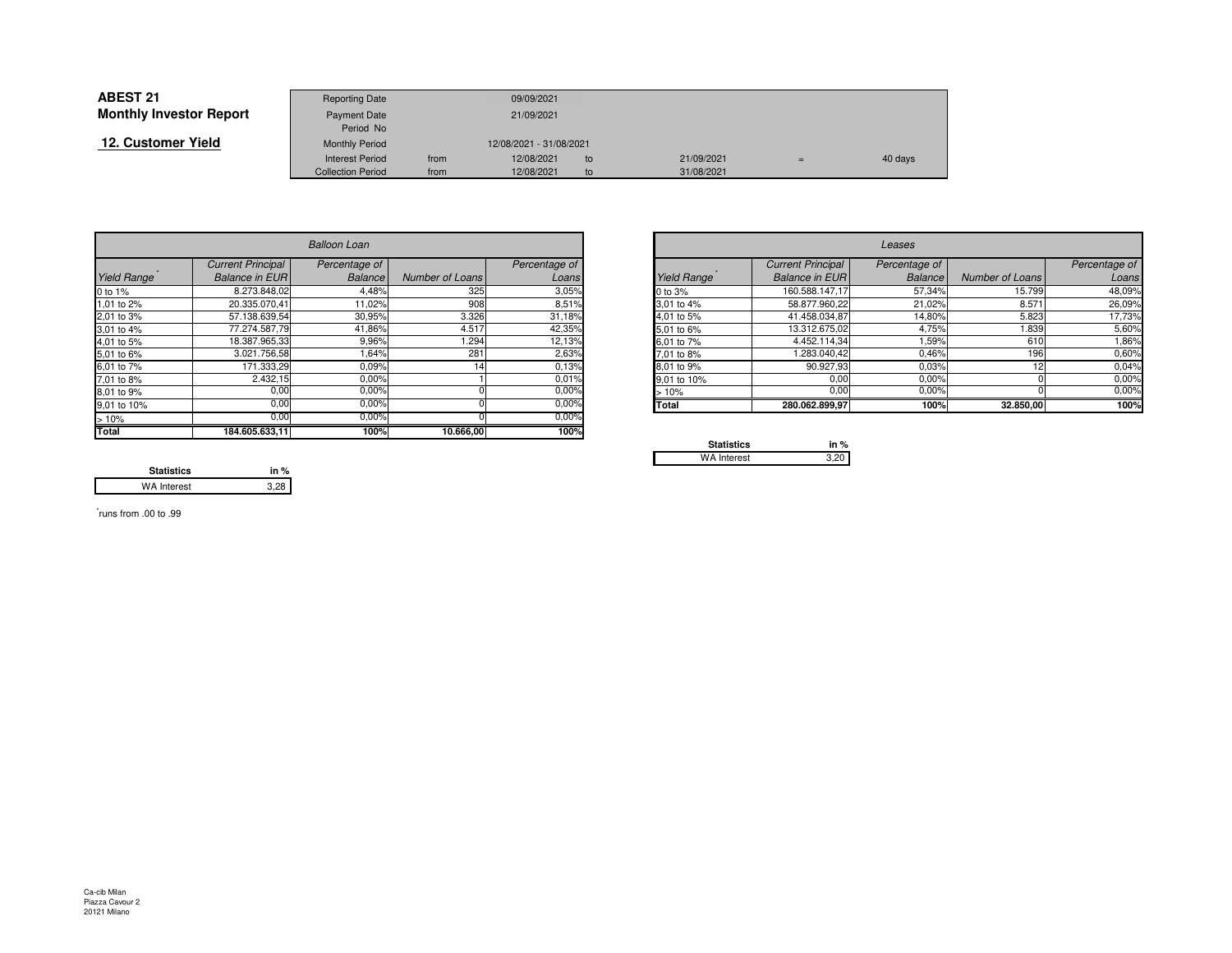| <b>ABEST 21</b>                | <b>Reporting Date</b>    |      | 09/09/2021              |    |            |         |
|--------------------------------|--------------------------|------|-------------------------|----|------------|---------|
| <b>Monthly Investor Report</b> | <b>Payment Date</b>      |      | 21/09/2021              |    |            |         |
|                                | Period No                |      |                         |    |            |         |
| 12.1 Customer Yield (Graph)    | <b>Monthly Period</b>    |      | 12/08/2021 - 31/08/2021 |    |            |         |
|                                | <b>Interest Period</b>   | from | 12/08/2021              | to | 21/09/2021 | 40 days |
|                                | <b>Collection Period</b> | from | 12/08/2021              | to | 31/08/2021 |         |
|                                |                          |      |                         |    |            |         |



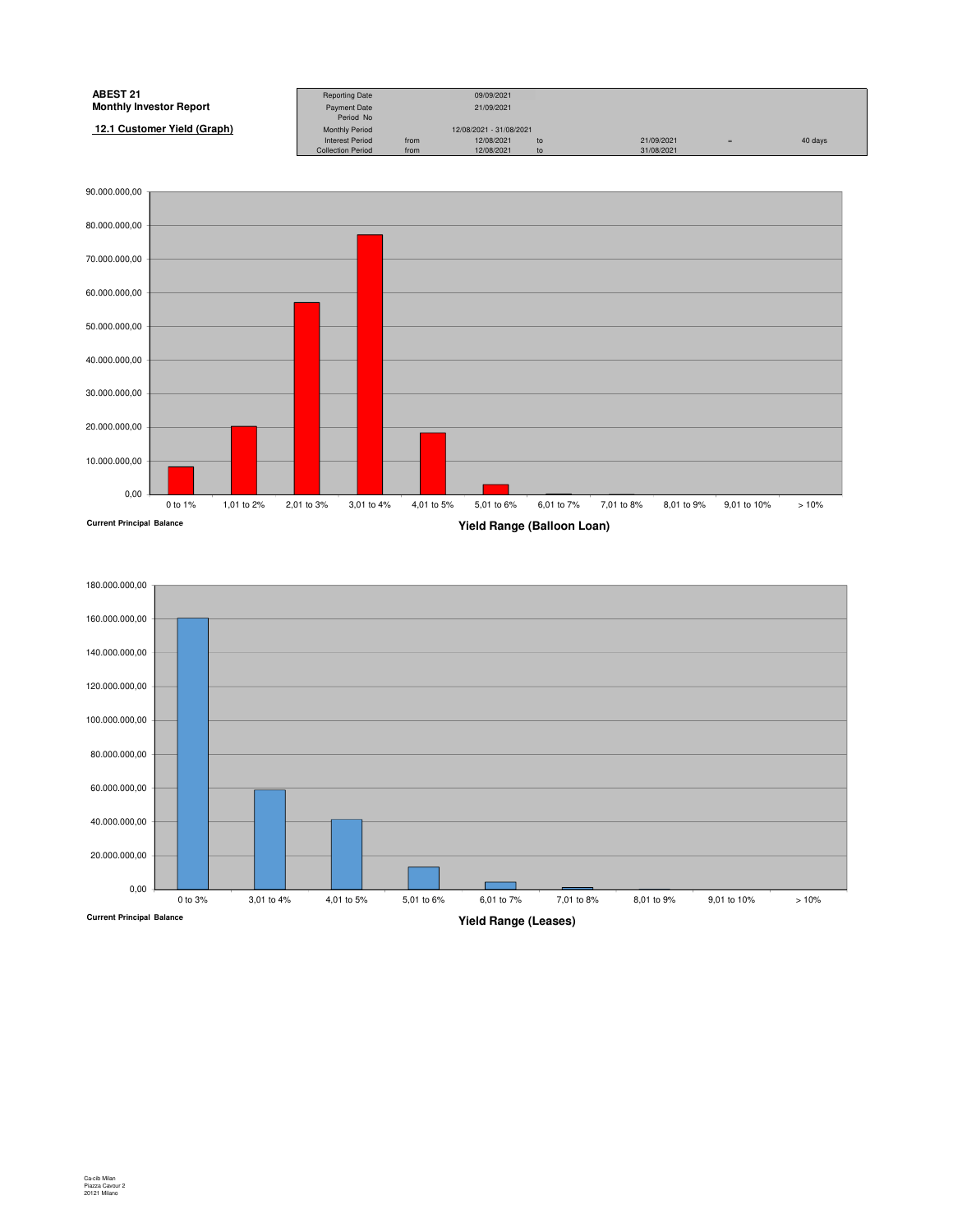| <b>ABEST 21</b>                | <b>Reporting Date</b>    |      | 09/09/2021              |     |            |     |         |
|--------------------------------|--------------------------|------|-------------------------|-----|------------|-----|---------|
| <b>Monthly Investor Report</b> | <b>Payment Date</b>      |      | 21/09/2021              |     |            |     |         |
|                                | Period No                |      |                         |     |            |     |         |
| 13. Seasoning                  | <b>Monthly Period</b>    |      | 12/08/2021 - 31/08/2021 |     |            |     |         |
|                                | <b>Interest Period</b>   | from | 12/08/2021              | to. | 21/09/2021 | $=$ | 40 days |
|                                | <b>Collection Period</b> | from | 12/08/2021              | to  | 31/08/2021 |     |         |

|                 | <b>Balloon Loan</b>      |                |                 |               |  |  |  |  |  |  |
|-----------------|--------------------------|----------------|-----------------|---------------|--|--|--|--|--|--|
| Seasoning in    | <b>Current Principal</b> | Percentage of  |                 | Percentage of |  |  |  |  |  |  |
| <b>Months</b>   | <b>Balance in EUR</b>    | <b>Balance</b> | Number of Loans | Loans         |  |  |  |  |  |  |
| 0 to 6 months   | 61.388.939.65            | 33,25%         | 2.540           | 23,81%        |  |  |  |  |  |  |
| 7 to 12 months  | 58.575.001.69            | 31,73%         | 2.790           | 26,16%        |  |  |  |  |  |  |
| 13 to 18 months | 8.968.292.72             | 4.86%          | 392             | 3,68%         |  |  |  |  |  |  |
| 19 to 24 months | 3.651.973.22             | 1.98%          | 187             | 1,75%         |  |  |  |  |  |  |
| 25 to 30 months | 606.092.55               | 0.33%          | 38              | 0,36%         |  |  |  |  |  |  |
| 31 to 36 months | 454.520.56               | 0,25%          | 26              | 0,24%         |  |  |  |  |  |  |
| 37 to 42 months | 141.417.19               | 0,08%          |                 | 0,07%         |  |  |  |  |  |  |
| 43 to 48 months | 15.981.376.29            | 8,66%          | 1.208           | 11,33%        |  |  |  |  |  |  |
| 49 to 54 months | 15.867.358,09            | 8,60%          | 1.419           | 13,30%        |  |  |  |  |  |  |
| 55 to 60 months | 9.902.130.79             | 5,36%          | 921             | 8,63%         |  |  |  |  |  |  |
| 61 to 66 months | 4.848.591.78             | 2,63%          | 517             | 4,85%         |  |  |  |  |  |  |
| 67 to 72 months | 2.148.548,74             | 1,16%          | 277             | 2,60%         |  |  |  |  |  |  |
| 73 to 78 months | 1.624.516.17             | 0,88%          | 247             | 2,32%         |  |  |  |  |  |  |
| > 78 months     | 446.873,67               | 0,24%          | 97              | $0.91\%$      |  |  |  |  |  |  |
| Total           | 184.605.633.11           | 100,00%        | 10.666          | 100,00%       |  |  |  |  |  |  |

| n                    |                 |               |               | Leases          |                          |                |                 |               |  |
|----------------------|-----------------|---------------|---------------|-----------------|--------------------------|----------------|-----------------|---------------|--|
| ie of                |                 | Percentage of |               | Seasoning in    | <b>Current Principal</b> | Percentage of  |                 | Percentage of |  |
| ance                 | Number of Loans | Loans         | <b>Months</b> |                 | <b>Balance in EUR</b>    | <b>Balance</b> | Number of Loans | Loans         |  |
| 3,25%                | 2.540           | 23,81%        |               | 0 to 6 months   | 57.372.687,01            | 20.49%         | 4.584           | 13,95%        |  |
| ,73%                 | 2.790           | 26,16%        |               | 7 to 12 months  | 59.953.120,98            | 21,41%         | 5.144           | 15,66%        |  |
| ,86%                 | 392             | 3,68%         |               | 13 to 18 months | 51.398.582,05            | 18,35%         | 5.167           | 15,73%        |  |
| ,98%                 | 187             | .75%          |               | 19 to 24 months | 50.174.210,71            | 17,92%         | 6.297           | 19,17%        |  |
| ,33%                 | 38              | 0.36%         |               | 25 to 30 months | 36.930.537,61            | 13,19%         | 5.669           | 17,26%        |  |
| ,25%                 | 26              | 0,24%         |               | 31 to 36 months | 14.794.800,92            | 5,28%          | 3.475           | 10,58%        |  |
| 0,08%                |                 | 0,07%         |               | 37 to 42 months | 7.423.266,83             | 2,65%          | 1.764           | 5,37%         |  |
| 3,66%                | .208            | 11,33%        |               | 43 to 60 months | 2.015.693.86             | 0,72%          | 750             | 2,28%         |  |
| 3,60%                | 1.419           | 13,30%        | Total         |                 | 280.062.899,97           | 100,00%        | 32.850          | 100,00%       |  |
| $\sim$ 0.00 $\prime$ | $\sim$          | 0.0001        |               |                 |                          |                |                 |               |  |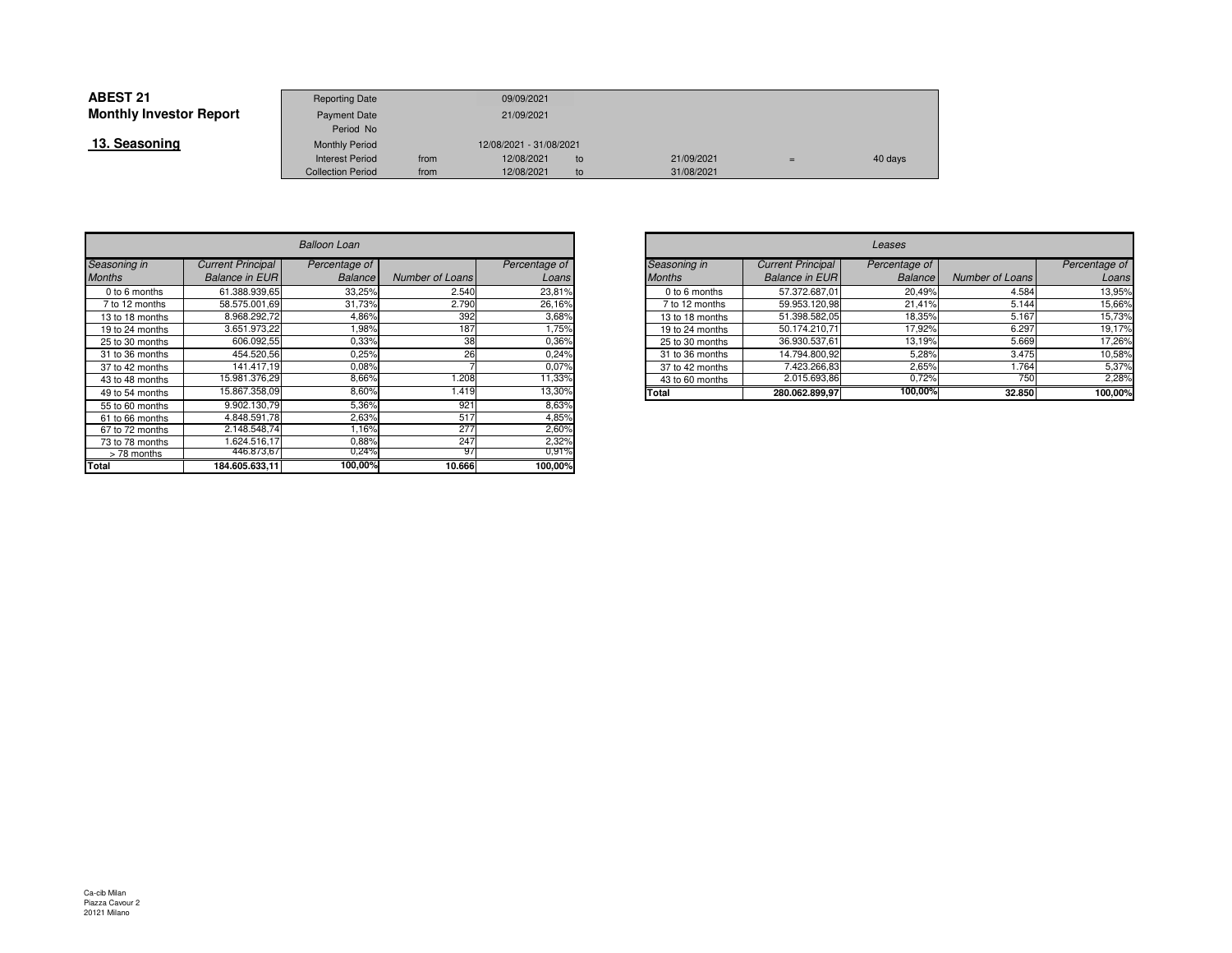

**Seasoning in Months (Leases)**

Ca-cib Milan Piazza Cavour 2 20121 Milano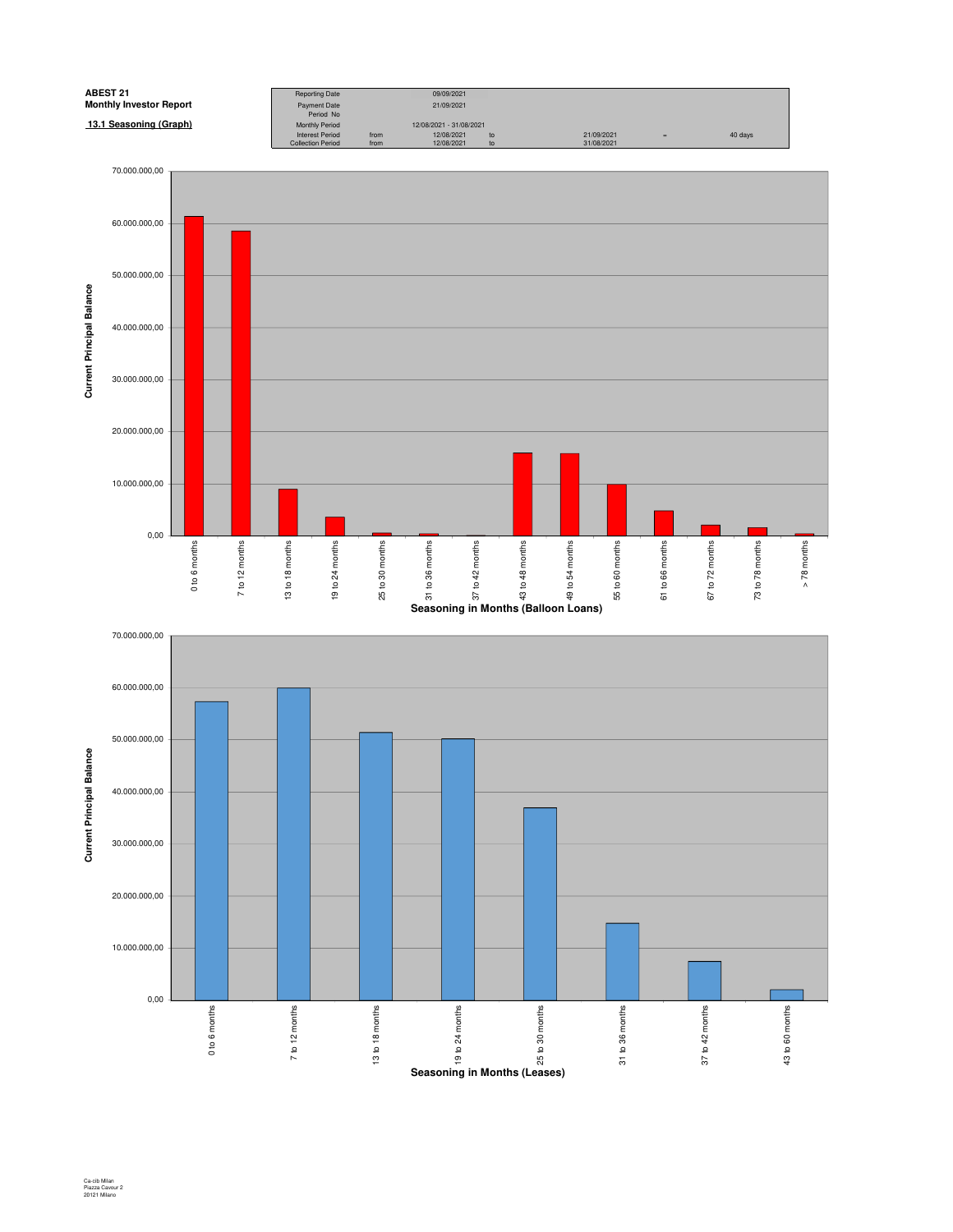| <b>ABEST 21</b>                | <b>Reporting Date</b>    |      | 09/09/2021              |    |            |     |         |
|--------------------------------|--------------------------|------|-------------------------|----|------------|-----|---------|
| <b>Monthly Investor Report</b> | <b>Payment Date</b>      |      | 21/09/2021              |    |            |     |         |
|                                | Period No                |      |                         |    |            |     |         |
| 14. Remaining Term             | <b>Monthly Period</b>    |      | 12/08/2021 - 31/08/2021 |    |            |     |         |
|                                | <b>Interest Period</b>   | from | 12/08/2021              | to | 21/09/2021 | $=$ | 40 days |
|                                | <b>Collection Period</b> | from | 12/08/2021              | to | 31/08/2021 |     |         |

|                   | <b>Balloon Loan</b>      |                |                        |               |  |  |  |  |  |
|-------------------|--------------------------|----------------|------------------------|---------------|--|--|--|--|--|
| Remaining Term in | <b>Current Principal</b> | Percentage of  |                        | Percentage of |  |  |  |  |  |
| <b>Months</b>     | <b>Balance in EUR</b>    | <b>Balance</b> | <b>Number of Loans</b> | Loans         |  |  |  |  |  |
| 0 to 6 months     | 10.299.822.74            | 5,58%          | 2.540                  | 23,81%        |  |  |  |  |  |
| 7 to 12 months    | 10.407.011.36            | 5,64%          | 2.790                  | 26,16%        |  |  |  |  |  |
| 13 to 18 months   | 9.811.243.83             | 5,31%          | 392                    | 3,68%         |  |  |  |  |  |
| 19 to 24 months   | 8.550.352,67             | 4,63%          | 187                    | 1,75%         |  |  |  |  |  |
| 25 to 30 months   | 15.722.767.50            | 8,52%          | 38                     | 0,36%         |  |  |  |  |  |
| 31 to 36 months   | 14.992.687.74            | 8,12%          | 26                     | 0,24%         |  |  |  |  |  |
| 37 to 42 months   | 35.784.291,39            | 19,38%         |                        | 0,07%         |  |  |  |  |  |
| 43 to 48 months   | 24.052.312.78            | 13,03%         | 1.208                  | 11,33%        |  |  |  |  |  |
| 49 to 54 months   | 17.174.235.99            | 9,30%          | 1.419                  | 13,30%        |  |  |  |  |  |
| 55 to 60 months   | 14.169.461,24            | 7,68%          | 921                    | 8,63%         |  |  |  |  |  |
| 61 to 66 months   | 11.059.248.42            | 5,99%          | 517                    | 4,85%         |  |  |  |  |  |
| 67 to 72 months   | 12.582.197,45            | 6,82%          | 277                    | 2,60%         |  |  |  |  |  |
| 73 to 78 months   | 0,00                     | 0.00%          | 247                    | 2,32%         |  |  |  |  |  |
| >78 months        | 0,00                     | 0,00%          | 97                     | 0,91%         |  |  |  |  |  |
| <b>Total</b>      | 184.605.633,11           | 100,00%        | 10.666                 | 100,00%       |  |  |  |  |  |

| $\overline{r}$ |                 |               |                          | Leases          |                          |                |                 |               |  |  |
|----------------|-----------------|---------------|--------------------------|-----------------|--------------------------|----------------|-----------------|---------------|--|--|
| ie of          |                 | Percentage of | <b>Remaining Term in</b> |                 | <b>Current Principal</b> | Percentage of  |                 | Percentage of |  |  |
| ance           | Number of Loans | Loans         | <b>Months</b>            |                 | <b>Balance in EURI</b>   | <b>Balance</b> | Number of Loans | Loans         |  |  |
| 5,58%          | 2.540           | 23.81%        | 0 to 6 months            |                 | 6.020.778.16             | 2.15%          | 3.079           | 9,37%         |  |  |
| 5,64%          | 2.790           | 26,16%        |                          | 7 to 12 months  | 21.253.304,81            | 7.59%          | 4.755           | 14,47%        |  |  |
| 5,31%          | 392             | 3,68%         |                          | 13 to 18 months | 35.212.267.63            | 12,57%         | 5.370           | 16,35%        |  |  |
| 1,63%          | 187             | .75%          |                          | 19 to 24 months | 45.964.247.96            | 16,41%         | 5.312           | 16,17%        |  |  |
| 3,52%          | 38              | 0.36%         |                          | 25 to 30 months | 54.274.821.49            | 19,38%         | 5.060           | 15,40%        |  |  |
| 3,12%          | 26              | 0,24%         |                          | 31 to 36 months | 47.029.826,84            | 16,79%         | 3.964           | 12,07%        |  |  |
| ,38%           |                 | 0,07%         |                          | 37 to 42 months | 36.139.175.26            | 12,90%         | 2.967           | 9,03%         |  |  |
| 3,03%          | .208            | 11,33%        |                          | 43 to 48 months | 24.397.750,26            | 8,71%          | .790            | 5,45%         |  |  |
| ,30%           | 1.419           | 13,30%        |                          | 49 to 54 months | 5.747.850.60             | 2.05%          | 329             | 1,00%         |  |  |
| $.68\%$        | 921             | 8,63%         |                          | 55 to 60 months | 4.022.876.96             | .44%           | 224             | 0,68%         |  |  |
| $5.99\%$       | 517             | 4,85%         | <b>Total</b>             |                 | 280.062.899,97           | 100,00%        | 32.850          | 100,00%       |  |  |
| .              | $ -$            | - ---         |                          |                 |                          |                |                 |               |  |  |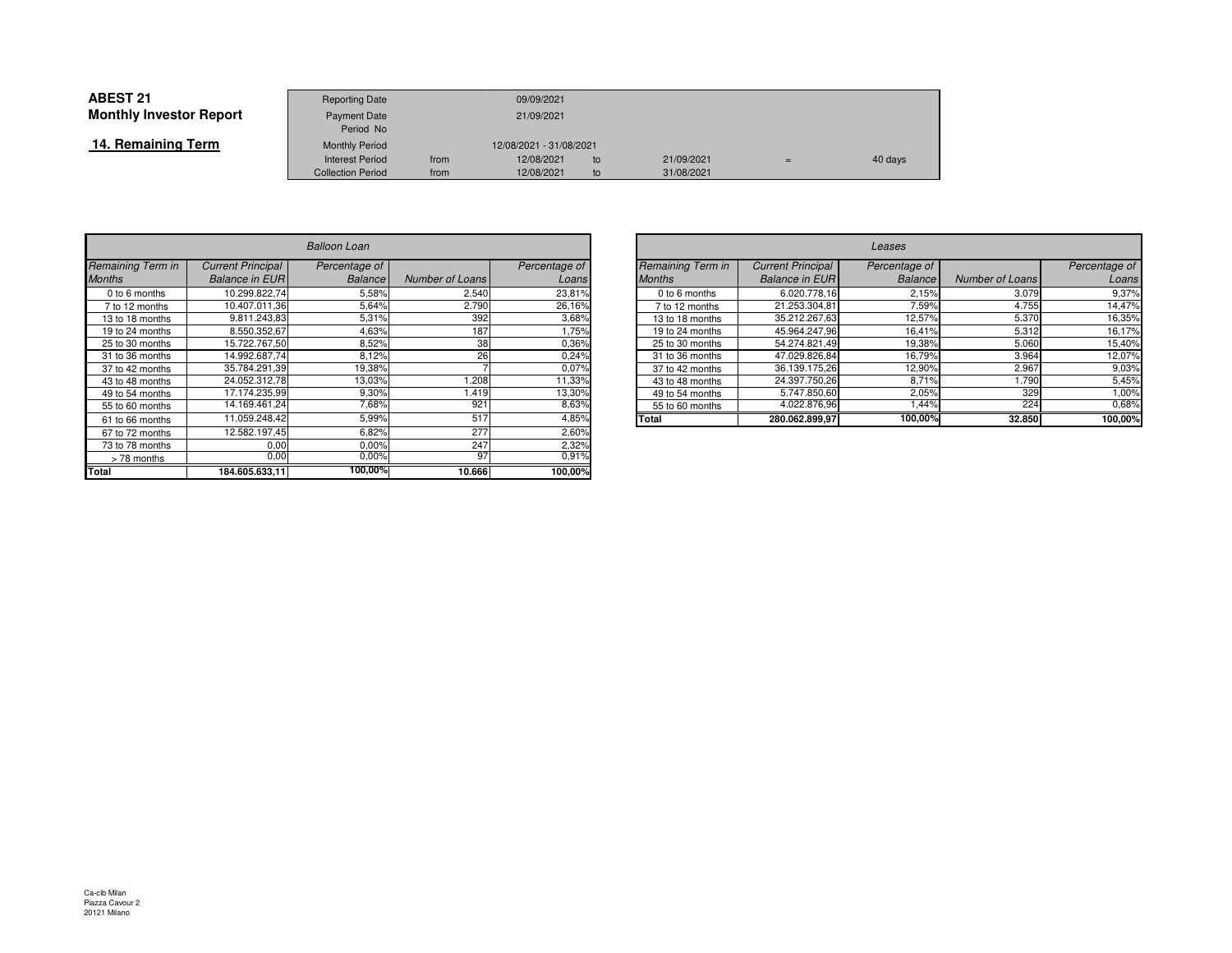

Ca-cib Milan Piazza Cavour 2 20121 Milano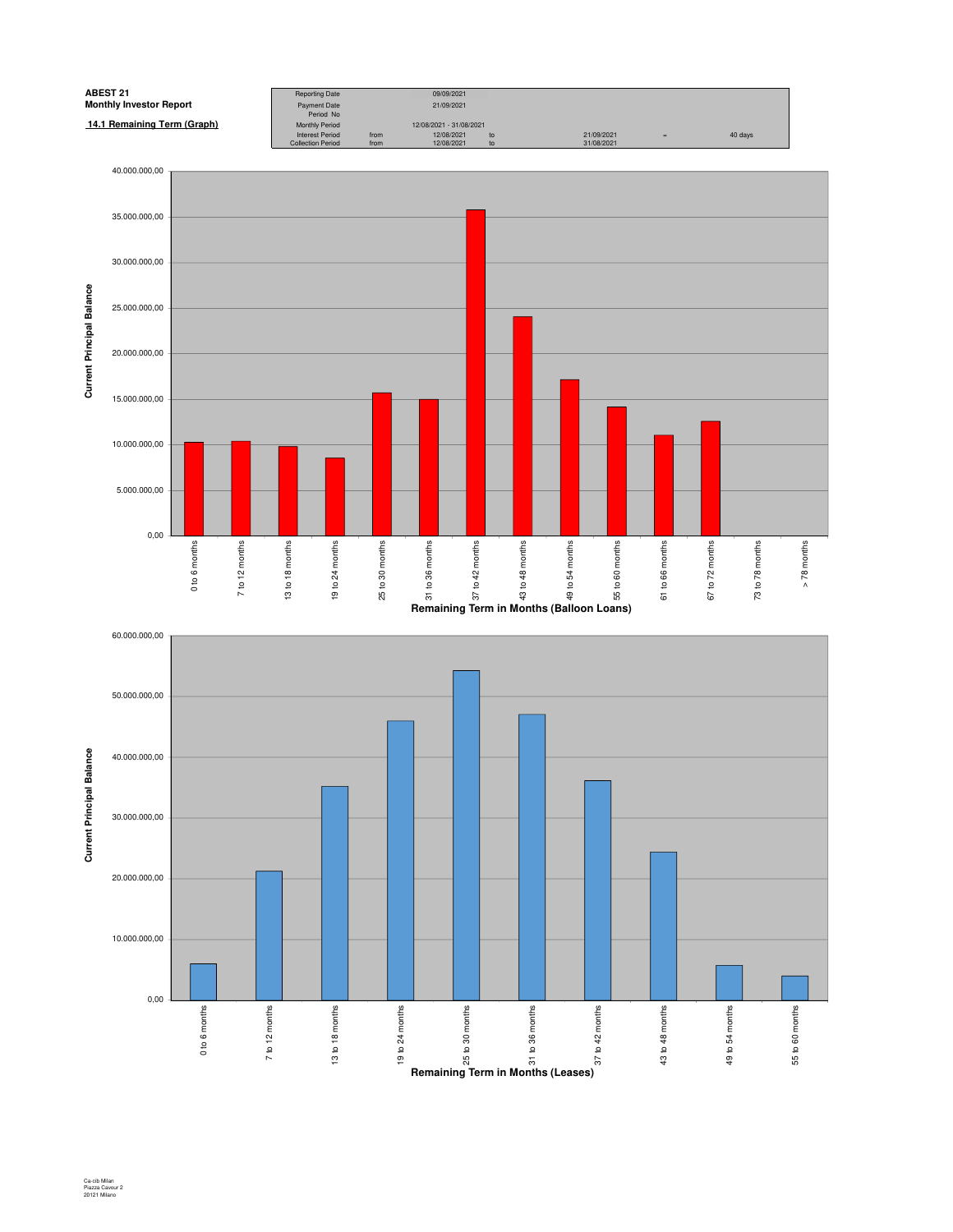| <b>ABEST 21</b>                | <b>Reporting Date</b>     |      | 09/09/2021              |    |            |     |         |
|--------------------------------|---------------------------|------|-------------------------|----|------------|-----|---------|
| <b>Monthly Investor Report</b> | Payment Date<br>Period No |      | 21/09/2021              |    |            |     |         |
| 15. Original Term              | <b>Monthly Period</b>     |      | 12/08/2021 - 31/08/2021 |    |            |     |         |
|                                | <b>Interest Period</b>    | from | 12/08/2021              | to | 21/09/2021 | $=$ | 40 days |
|                                | <b>Collection Period</b>  | from | 12/08/2021              | to | 31/08/2021 |     |         |

|                   | <b>Balloon Loan</b>      |               |                        |               |                         |  |  |  |
|-------------------|--------------------------|---------------|------------------------|---------------|-------------------------|--|--|--|
| Remaining Term in | <b>Current Principal</b> | Percentage of |                        | Percentage of | Remaining Term in       |  |  |  |
| <b>Months</b>     | <b>Balance in EUR</b>    | Balance       | <b>Number of Loans</b> | Loans         | <b>Months</b>           |  |  |  |
| 0 to 6 months     | 15.470,57                | 0.01%         |                        | 0.02%         | 0 to 6 months           |  |  |  |
| 7 to 12 months    | 333.673.61               | 0.18%         | 32                     | 0,30%         | 7 to 12 months          |  |  |  |
| 13 to 18 months   | 469.217.08               | 0,25%         | 25                     | 0,23%         | 13 to 18 months         |  |  |  |
| 19 to 24 months   | 2.534.753,32             | 1,37%         | 153                    | 1,43%         | 19 to 24 months         |  |  |  |
| 25 to 30 months   | 367.275,34               | 0,20%         | 23                     | 0,22%         | 25 to 30 months         |  |  |  |
| 31 to 36 months   | 16.089.477,69            | 8,72%         | 720                    | 6.75%         | 31 to 36 months         |  |  |  |
| 37 to 42 months   | 552.380.69               | 0,30%         | 29                     | 0,27%         | 37 to 42 months         |  |  |  |
| 43 to 48 months   | 61.589.387.87            | 33,36%        | 3.027                  | 28,38%        | 43 to 48 months         |  |  |  |
| 49 to 54 months   | 947.909.16               | 0.51%         | 44                     | 0.41%         | 49 to 54 months         |  |  |  |
| 55 to 60 months   | 45.706.990,18            | 24,76%        | 2.659                  | 24,93%        | 55 to 60 months         |  |  |  |
| 61 to 66 months   | 1.194.031.28             | 0.65%         | 88                     | 0.83%         | Total                   |  |  |  |
| 67 to 72 months   | 19.290.127.74            | 10,45%        | 1.131                  | 10,60%        |                         |  |  |  |
| 73 to 78 months   | 1.620.260.00             | 0.88%         | 100                    | 0,94%         |                         |  |  |  |
| > 78 months       | 33.894.678,58            | 18,36%        | 2.633                  | 24,69%        | <b>Statistics</b>       |  |  |  |
| Total             | 184.605.633,11           | 100,00%       | 10.666                 | 100,00%       | <b>WA Original Term</b> |  |  |  |

| n           |                 |               |                          |                          | Leases         |                 |               |
|-------------|-----------------|---------------|--------------------------|--------------------------|----------------|-----------------|---------------|
| <i>e of</i> |                 | Percentage of | <b>Remaining Term in</b> | <b>Current Principal</b> | Percentage of  |                 | Percentage of |
| ance        | Number of Loans | Loans         | <b>Months</b>            | <b>Balance in EUR</b>    | <b>Balance</b> | Number of Loans | Loans         |
| ,01%        |                 | 0,02%         | 0 to 6 months            | 0,00                     | 0,00%          |                 | 0,00%         |
| ,18%        | 32              | 0.30%         | 7 to 12 months           | 0,00                     | 0,00%          |                 | 0,00%         |
| ,25%        | 25              | 0,23%         | 13 to 18 months          | 258.515,57               | 0.09%          | 301             | 0,92%         |
| ,37%        | 153             | <b>43%</b>    | 19 to 24 months          | 1.519.337,67             | 0,54%          | 522             | 1,59%         |
| ,20%        | 23              | 0,22%         | 25 to 30 months          | 365.970,17               | 0.13%          | 64              | 0,19%         |
| 3,72%       | 720             | 6,75%         | 31 to 36 months          | 106.966.330,92           | 38,19%         | 14.033          | 42.72%        |
| ,30%        | 29              | 0,27%         | 37 to 42 months          | 2.707.487,06             | 0,97%          | 236             | 0,72%         |
| 36%         | 3.027           | 28,38%        | 43 to 48 months          | 137.985.316.73           | 49,27%         | 15.360          | 46,76%        |
| ,51%        | 44              | 0,41%         | 49 to 54 months          | 1.523.352.67             | 0.54%          | 138             | 0,42%         |
| .76%        | 2.659           | 24,93%        | 55 to 60 months          | 28.736.589,18            | 10,26%         | 2.196           | 6,68%         |
| 0.65%       | 88              | 0,83%         | <b>Total</b>             | 280.062.899.97           | 100,00%        | 32.850          | 100,00%       |
| ATO         | 4.404           | 100001        |                          |                          |                |                 |               |

| %. | <b>Statistics</b>       |  |
|----|-------------------------|--|
| ℅  | <b>WA Original Term</b> |  |
|    |                         |  |

| <b>Statistics</b>       |       |
|-------------------------|-------|
| <b>WA Original Term</b> | 58,90 |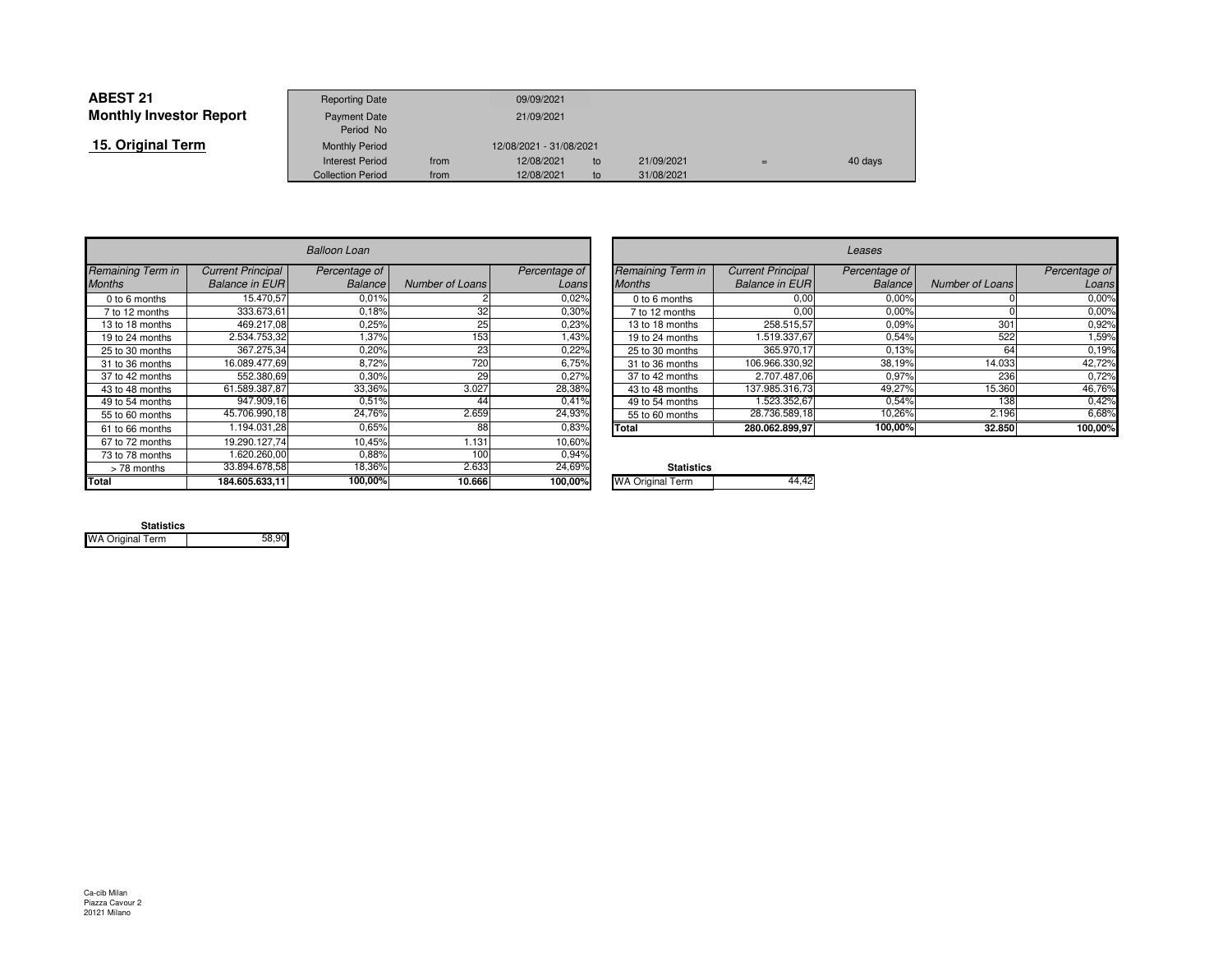

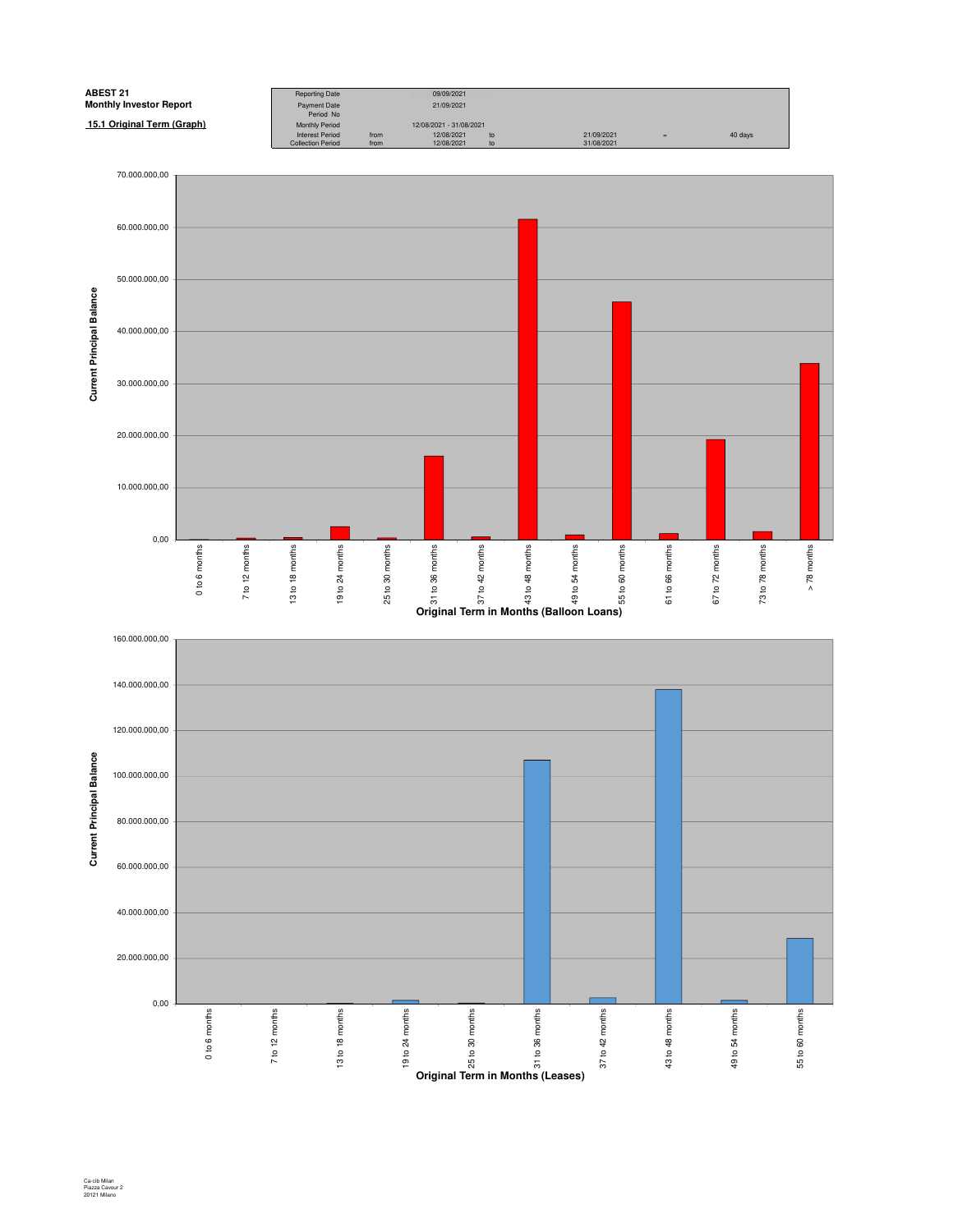**16. Manufacturer**

|                 | <b>Reporting Date</b>    |      | 09/09/2021              |    |            |     |         |
|-----------------|--------------------------|------|-------------------------|----|------------|-----|---------|
| Investor Report | Payment Date             |      | 21/09/2021              |    |            |     |         |
|                 | Period No                |      |                         |    |            |     |         |
| ufacturer       | <b>Monthly Period</b>    |      | 12/08/2021 - 31/08/2021 |    |            |     |         |
|                 | <b>Interest Period</b>   | from | 12/08/2021              | to | 21/09/2021 | $=$ | 40 days |
|                 | <b>Collection Period</b> | from | 12/08/2021              | to | 31/08/2021 |     |         |

|                     | <b>Current Principal</b> | Percentage of  |                 | Percentage of |
|---------------------|--------------------------|----------------|-----------------|---------------|
| <b>Manufacturer</b> | <b>Balance in EUR</b>    | <b>Balance</b> | Number of Loans | Loans         |
| Alfa Romeo          | 21.981.594.79            | 4,73%          | 1.836           | 4,22%         |
| Chrysler            | 0.00                     | 0.00%          |                 | 0.00%         |
| Dodge               | 21.334.75                | 0.00%          |                 | 0.00%         |
| Fiat                | 126.262.465,20           | 27,17%         | 16.801          | 38,61%        |
| Jaguar              | 65.222.177.61            | 14,04%         | 6.322           | 14,53%        |
| Jeep                | 60.665.440.67            | 13,06%         | 4.659           | 10,71%        |
| Lancia              | 73.678,09                | 0.02%          | 11              | 0.03%         |
| LandRover           | 169.531.296.03           | 36,48%         | 12.577          | 28,90%        |
| Maserati            | 5.570.467.54             | 1,20%          | 229             | 0,53%         |
| Others              | 15.340.078.40            | 3,30%          | 1.080           | 2,48%         |
|                     | 464.668.533.08           | 100.00%        | 43.516.00       | 100.00%       |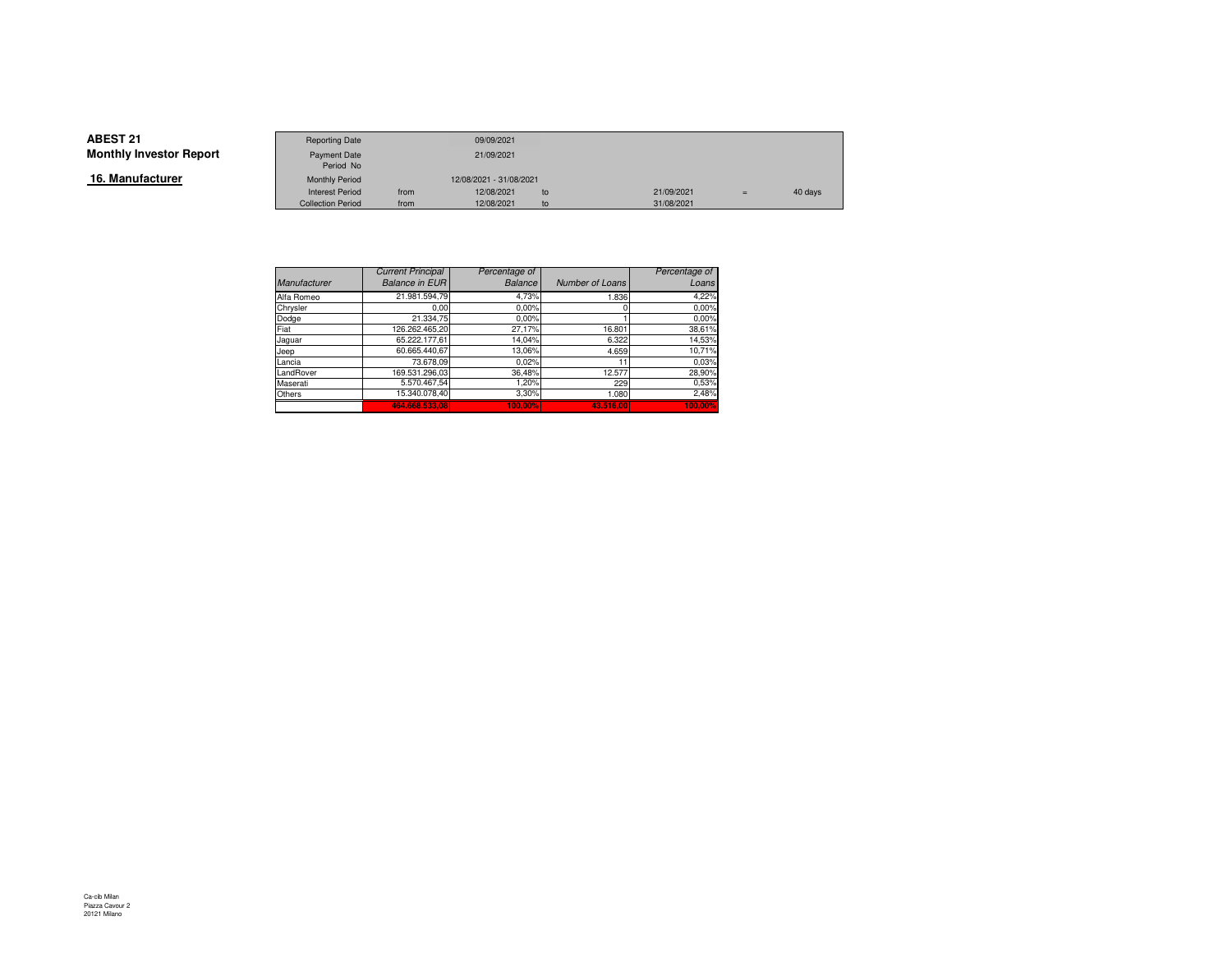| <b>ABEST 21</b>                                                                                                                                                                                                                          | <b>Reporting Date</b>      |      | 09/09/2021              |                           |  |
|------------------------------------------------------------------------------------------------------------------------------------------------------------------------------------------------------------------------------------------|----------------------------|------|-------------------------|---------------------------|--|
| <b>Monthly Investor Report</b>                                                                                                                                                                                                           | <b>Payment Date</b>        |      | 21/09/2021              |                           |  |
|                                                                                                                                                                                                                                          | Period No                  |      |                         |                           |  |
| 17. Priority of Payments                                                                                                                                                                                                                 | <b>Monthly Period</b>      |      | 12/08/2021 - 31/08/2021 |                           |  |
|                                                                                                                                                                                                                                          | <b>Interest Period</b>     | from | 12/08/2021              | to $21/09/2021 = 40$ days |  |
|                                                                                                                                                                                                                                          | <b>Collection Period</b>   | from | 12/08/2021              | to 31/08/2021             |  |
| Priority of Payments during the Revolging Period                                                                                                                                                                                         | N/A                        |      |                         |                           |  |
| Available Distribution Amount                                                                                                                                                                                                            | 22.055.358,14<br>4         |      |                         |                           |  |
| 1. Payable Expenses                                                                                                                                                                                                                      | 4.000,00                   |      |                         |                           |  |
| 2. To credit into Expenses Account the Witholding Amount                                                                                                                                                                                 |                            |      |                         |                           |  |
| 3. Remuneration to the Trustee                                                                                                                                                                                                           |                            |      |                         |                           |  |
| 4. Remuneration to the Account Bank, the Calculation Agent, the Principal Paying Agent, the<br>Corporate Servicer, the Servicer, the Back-Up Servicer Facilitator, the Back-Up Servicer (once<br>appointed) and any other invoiced costs | 916,67                     |      |                         |                           |  |
| 5. to pay pari passu and pro rata to the Swap Counterparty                                                                                                                                                                               | 67.333,33                  |      |                         |                           |  |
| 6. Interest on Class A                                                                                                                                                                                                                   | 62.666,67                  |      |                         |                           |  |
| 7. Interest on Class B                                                                                                                                                                                                                   | 14.950,00                  |      |                         |                           |  |
| 8. Interest on Class C                                                                                                                                                                                                                   | 28.055,56                  |      |                         |                           |  |
| 9. Interest on Class D                                                                                                                                                                                                                   | 34.100.00                  |      |                         |                           |  |
| 10. Interest on Class E                                                                                                                                                                                                                  | 49.388,89                  |      |                         |                           |  |
| 11. Required Reserved Amoount on the Reserve Account                                                                                                                                                                                     | $\overline{a}$             |      |                         |                           |  |
| 12. Purchase Price of Additional Portfolio<br>13. To credit the Replenishment Amount to the Replenishment Account                                                                                                                        | 19.489.012,59<br>42.454,33 |      |                         |                           |  |
| 14. To pay any amount due and payable to the Swap Counterparties resulting from an Event of                                                                                                                                              |                            |      |                         |                           |  |
| Default                                                                                                                                                                                                                                  |                            |      |                         |                           |  |
| 15. To pay to Originator and to Servicer any amount due and payable not already paid                                                                                                                                                     |                            |      |                         |                           |  |
| 16. Interest on Class M                                                                                                                                                                                                                  | 126.388.89                 |      |                         |                           |  |
| 17. to pay the Final Excess Spread (if any) to the Class M Noteholder                                                                                                                                                                    | 2.136.091,21               |      |                         |                           |  |
|                                                                                                                                                                                                                                          |                            |      |                         |                           |  |
|                                                                                                                                                                                                                                          |                            |      |                         |                           |  |
| Priority of Payments during the Amoritisation Period                                                                                                                                                                                     | Payment                    |      |                         |                           |  |
| Available Distribution Amount                                                                                                                                                                                                            | 4                          |      |                         |                           |  |
| 1. Payable Expenses                                                                                                                                                                                                                      |                            |      |                         |                           |  |
| 2. To credit into Expesens Account the Witholding Amount                                                                                                                                                                                 |                            |      |                         |                           |  |
| 3. Remuneration to the Trustee (including costs and expenses)                                                                                                                                                                            |                            |      |                         |                           |  |
| 4. Remuneration to the Account Bank, the Calculation Agent, the Principal Paying Agent, the<br>Corporate Servicer, the Servicer, the Back-Up Servicer Facilitator, the Back-Up Servicer (once                                            |                            |      |                         |                           |  |
| appointed) and any other invoiced costs                                                                                                                                                                                                  |                            |      |                         |                           |  |
| 5. to pay pari passu and pro rata to the Swap Counterparty                                                                                                                                                                               |                            |      |                         |                           |  |
| 6. Class A Interest Amount                                                                                                                                                                                                               |                            |      |                         |                           |  |
| 7. Class B Interest Amount                                                                                                                                                                                                               |                            |      |                         |                           |  |
| 8. Class C Interest Amount                                                                                                                                                                                                               |                            |      |                         |                           |  |
| 9. Class D Interest Amount                                                                                                                                                                                                               |                            |      |                         |                           |  |
| 10. Class E Interest Amount                                                                                                                                                                                                              |                            |      |                         |                           |  |
| 11. to credit to the Reserve Account the Required Reserve Amount                                                                                                                                                                         |                            |      |                         |                           |  |
| 12. to pay pari passu and pro rata, the Class A Redemption Amount                                                                                                                                                                        |                            |      |                         |                           |  |
|                                                                                                                                                                                                                                          |                            |      |                         |                           |  |
| 13. to pay pari passu and pro rata, the Class B Redemption Amount (provided that Class A<br>Notes have been redeemed in full)                                                                                                            |                            |      |                         |                           |  |
| 14. to pay pari passu and pro rata, the Class C Redemption Amount (provided that Class B                                                                                                                                                 |                            |      |                         |                           |  |
| Notes have been redeemed in full)                                                                                                                                                                                                        |                            |      |                         |                           |  |
| 15. to pay pari passu and pro rata, the Class D Redemption Amount (provided that Class C                                                                                                                                                 |                            |      |                         |                           |  |
| Notes have been redeemed in full)<br>16. to pay pari passu and pro rata, the Class E Redemption Amount (provided that Class D                                                                                                            |                            |      |                         |                           |  |

-

 $\sim$ 

 $\sim$ 

16. to pay pari passu and pro rata, the Class E Redemption Amount (provided that Class D<br>Notes have been redeemed in full)<br>17. To pay any amount due and payable to the Swap Counterparties resulting from an Event of Default -<br>18. to pay to Originator and to Servicer any amount due and payable not already paid<br>19. Class M Interest Amount - $\overline{a}$  -  $\overline{a}$  -  $\overline{a}$  -  $\overline{a}$  -  $\overline{a}$  -  $\overline{a}$  -  $\overline{a}$  -  $\overline{a}$  -  $\overline{a}$  -  $\overline{a}$  -  $\overline{a}$  -  $\overline{a}$  -  $\overline{a}$  -  $\overline{a}$  -  $\overline{a}$  -  $\overline{a}$  -  $\overline{a}$  -  $\overline{a}$  -  $\overline{a}$  -  $\overline{a}$  - 20. to pay pari passu and pro rata, the Class M Redemption Amount (provided that Class E Notes have been redeemed in full) -21. to pay the Final Excess Spread (if any) to the Class M Noteholder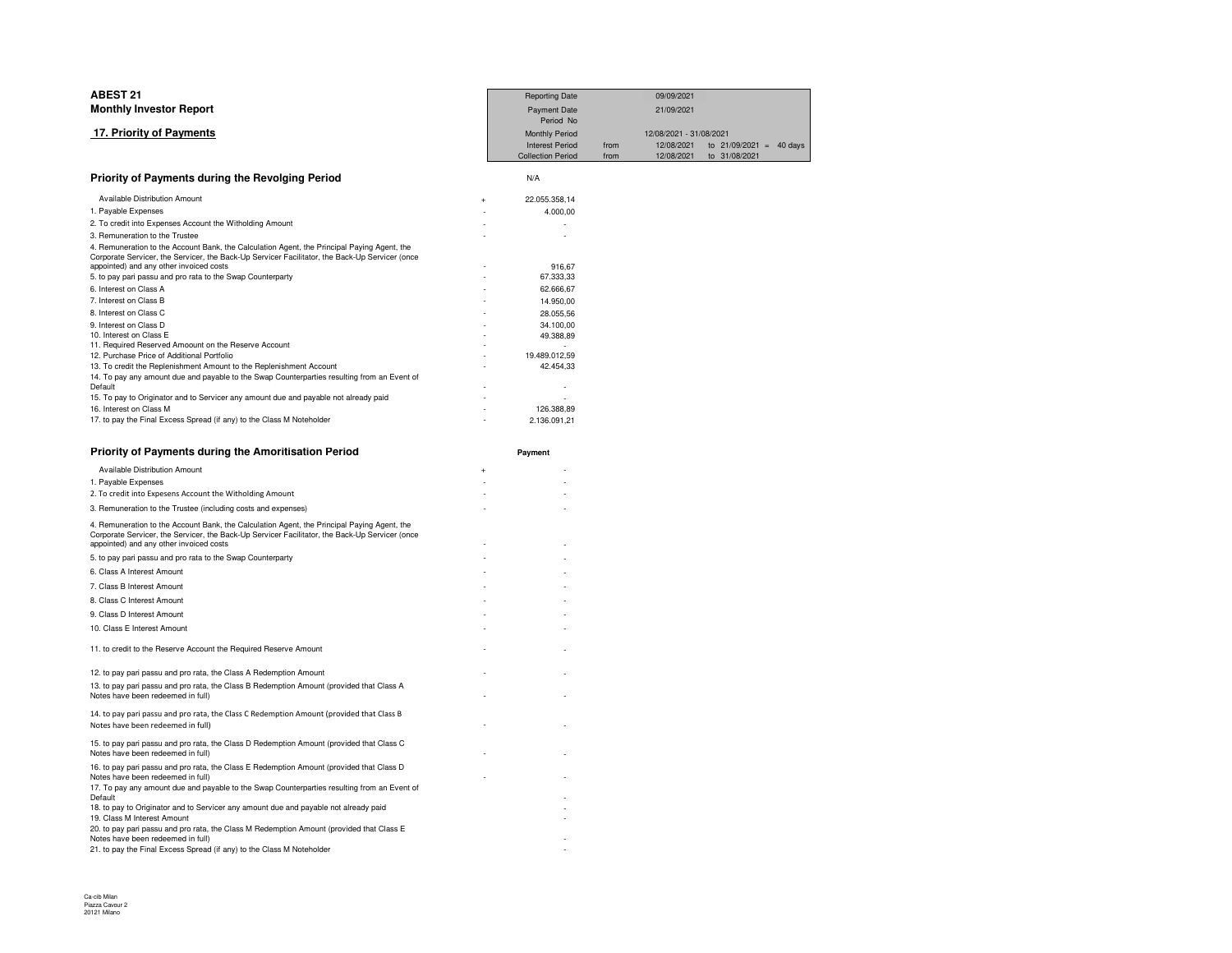| <b>ABEST 21</b>                | <b>Reporting Date</b>            | 09/09/2021              |    |            |     |         |
|--------------------------------|----------------------------------|-------------------------|----|------------|-----|---------|
| <b>Monthly Investor Report</b> | <b>Payment Date</b><br>Period No | 21/09/2021              |    |            |     |         |
| 18. Transaction Costs          | <b>Monthly Period</b>            | 12/08/2021 - 31/08/2021 |    |            |     |         |
|                                | Interest Period from             | 12/08/2021              | to | 21/09/2021 | $=$ | 40 days |
|                                | Collection Period from           | 12/08/2021              | to | 31/08/2021 |     |         |

|                                   | 486.600.000,0 | 400.000.000,0 | 20.700.000,0   | 20,200,000.0 | 15.500.000,0 | 12.700.000,0 | 17.500.000,0 |
|-----------------------------------|---------------|---------------|----------------|--------------|--------------|--------------|--------------|
| <b>Transaction Costs</b>          | All notes     | Class A       | <b>Class B</b> | Class C      | Class D      | Class E      | Class M      |
| Senior Expenses                   | 4.000.00€     | 3.288,12      | 170,16         | 166,05       | 127,41       | 104,40       | 143,86       |
| Interest accrued for the Period   | 315.550.00€   | 62.666.67€    | 14.950.00€     | 28.055.56€   | 34.100.00€   | 49.388.89€   | 126.388.89€  |
| Interest Payments                 | 315.550.00€   | 62.666.67€    | 14.950.00€     | 28.055.56€   | 34.100.00€   | 49.388.89€   | 126.388.89€  |
| Unpaid Interest for the Period    |               |               |                |              |              |              |              |
| <b>Cumulative Unpaid Interest</b> |               |               |                |              |              |              |              |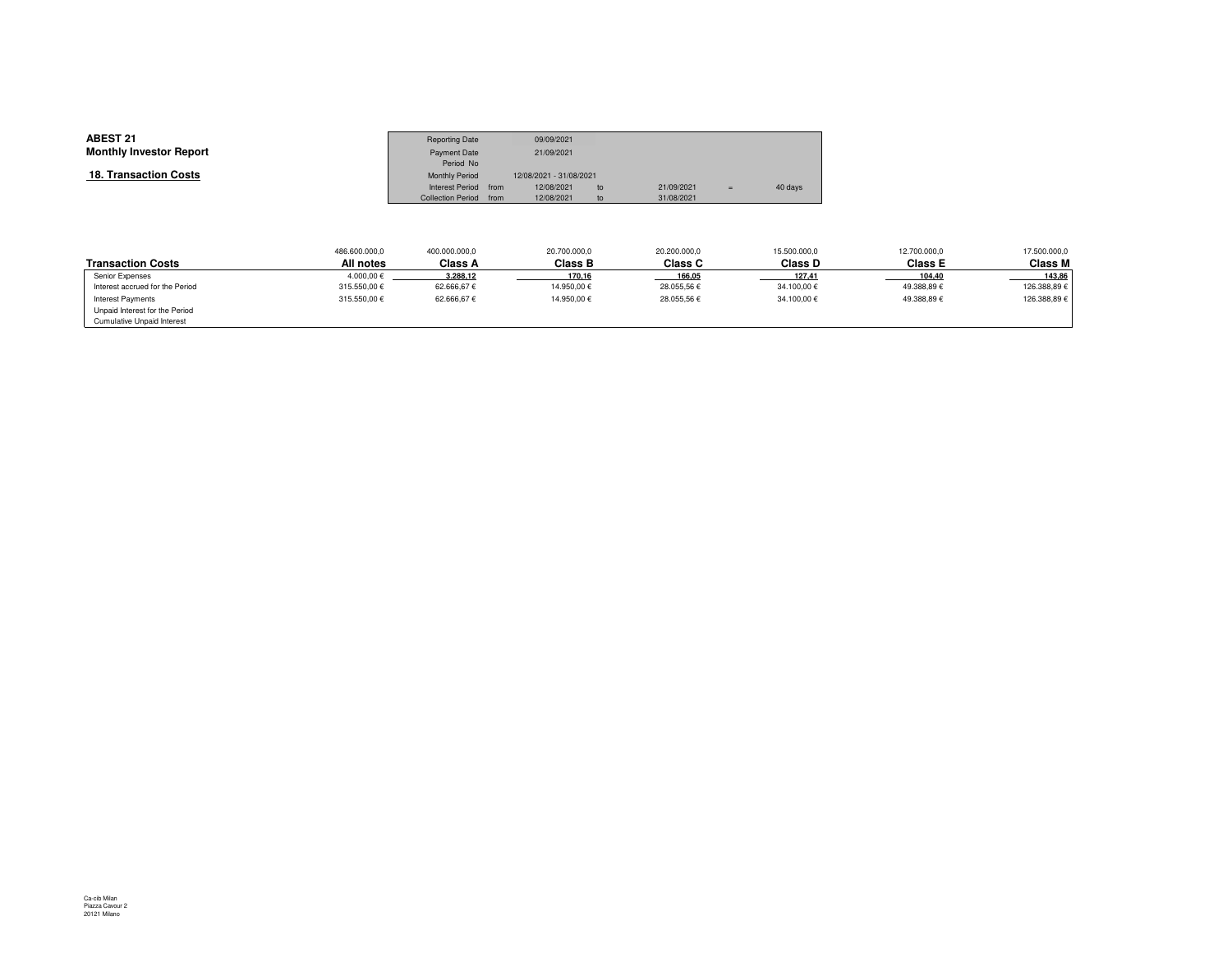## **19. Swap Counterparty Data**

|                     | <b>Reporting Date</b>  | 09/09/2021              |    |            |     |         |
|---------------------|------------------------|-------------------------|----|------------|-----|---------|
| Investor Report     | Payment Date           | 21/09/2021              |    |            |     |         |
|                     | Period No              |                         |    |            |     |         |
| Counterpartv Data כ | <b>Monthly Period</b>  | 12/08/2021 - 31/08/2021 |    |            |     |         |
|                     | Interest Period from   | 12/08/2021              | to | 21/09/2021 | $=$ | 40 days |
|                     | Collection Period from | 12/08/2021              | to | 31/08/2021 |     |         |

# **Swap Counterparty Data**<br>Swap Counterparty Provider

FCA BANK Deutschland GMBH

### **Swap Data**

|   | <b>IRS</b>     |
|---|----------------|
|   | 400.000.000.00 |
| ۰ | 0.42           |
| ۰ | 0.5590         |
|   | $-61.777.77$   |
|   |                |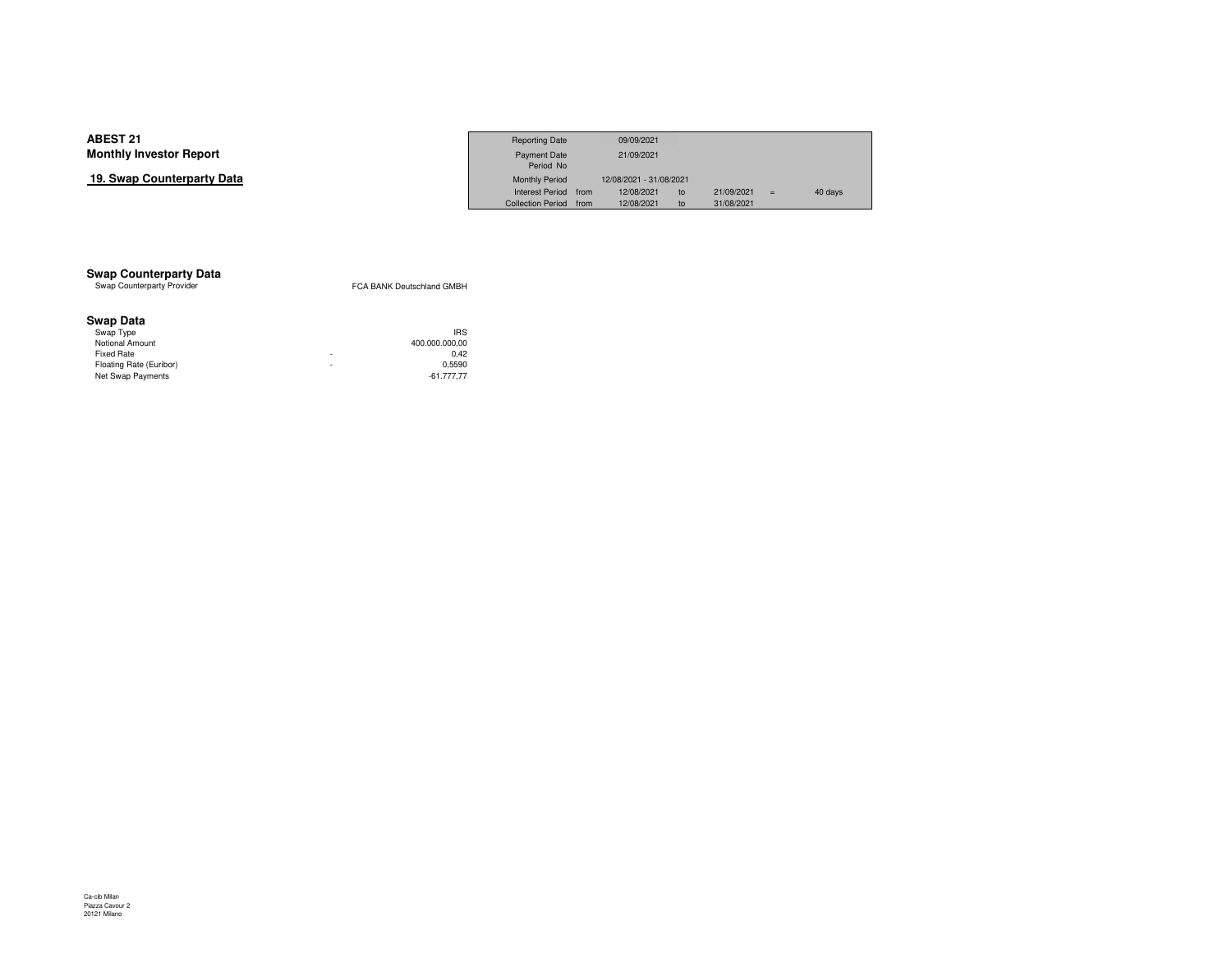#### **20. Retention**

|                 | <b>Reporting Date</b>  | 09/09/2021              |    |            |         |
|-----------------|------------------------|-------------------------|----|------------|---------|
| Investor Report | <b>Payment Date</b>    | 21/09/2021              |    |            |         |
|                 | Period No              |                         |    |            |         |
| <u>ntion</u>    | <b>Monthly Period</b>  | 12/08/2021 - 31/08/2021 |    |            |         |
|                 | Interest Period from   | 12/08/2021              | to | 21/09/2021 | 40 days |
|                 | Collection Period from | 12/08/2021              | to | 31/08/2021 |         |

#### Retention according to Article 6 of Regulation (EU) No 2017/2402

| <b>Net Economic Interest</b>      | <b>Outstanding Balance</b> | <b>Percentage of Outstanding</b> |
|-----------------------------------|----------------------------|----------------------------------|
| <b>Retained by the Originator</b> |                            | Portfolio (%)                    |
| Class A Notes                     | 400.000.000.00             | 86.08%                           |
| Class B Notes                     | 20.700.000.00              | 4.45%                            |
| Class C Notes                     | 20.200.000.00              | 4.35%                            |
| Class D Notes                     | 15.500.000.00              | 3.34%                            |
| Class E Notes                     | 12.700.000.00              | 2.73%                            |
| Class M Notes                     | 17.500.000.00              | 3.77%                            |

| <b>Retention Amount</b>         | <b>EUR</b>     | %       |
|---------------------------------|----------------|---------|
| Minimum Retention Class A       | 23.233.500.00  | 5,00%   |
| Minimum Retention Class B       | 23.233.500.00  | 5,00%   |
| Minimum Retention Class C       | 23.233.500.00  | 5,00%   |
| Minimum Retention Class D       | 23.233.500.00  | 5,00%   |
| Minimum Retention Calss E       | 23.233.500.00  | 5,00%   |
| Minimum Retention Class M       | 23.233.500.00  | 5,00%   |
|                                 |                |         |
| Actual Retention Class A        | 400.000.000.00 | 100.00% |
| <b>Actual Retention Class B</b> | 20.700.000.00  | 100,00% |
| Actual Retention Class C        | 20.200.000.00  | 100.00% |
| <b>Actual Retention Class D</b> | 15.500.000.00  | 100,00% |
| <b>Actual Retention Class E</b> | 12.700.000.00  | 100,00% |
| <b>Actual Retention Class M</b> | 17.500.000.00  | 100.00% |

The Originator will retain for the life of the Transaction a material net economic interest of not less than 5 per cent. in the Transaction in accordance with Article 6 of Regulation (EU) No 2017/2402 of the European Parli 2009/138/EC and 2011/61/EU and Regulations (EC) No. 1060/2009 and (EU) No. 648/2012 (as amended) (the "European Securitisation Regulation"), provided that the level of retention may reduce over time in compliance with Article 10 (2) of Commission Delegated Regulation 625/2014 (the "Retention RTS"). As of the Issue Date and thereafter on an on-going basis, the Originator will retain the Class M Notes (the "Retained Notes") representing n less than 5 per cent. of the nominal value of the securitised exposures, as set out in Article 6(3)(d) of the European Securitisation Regulation.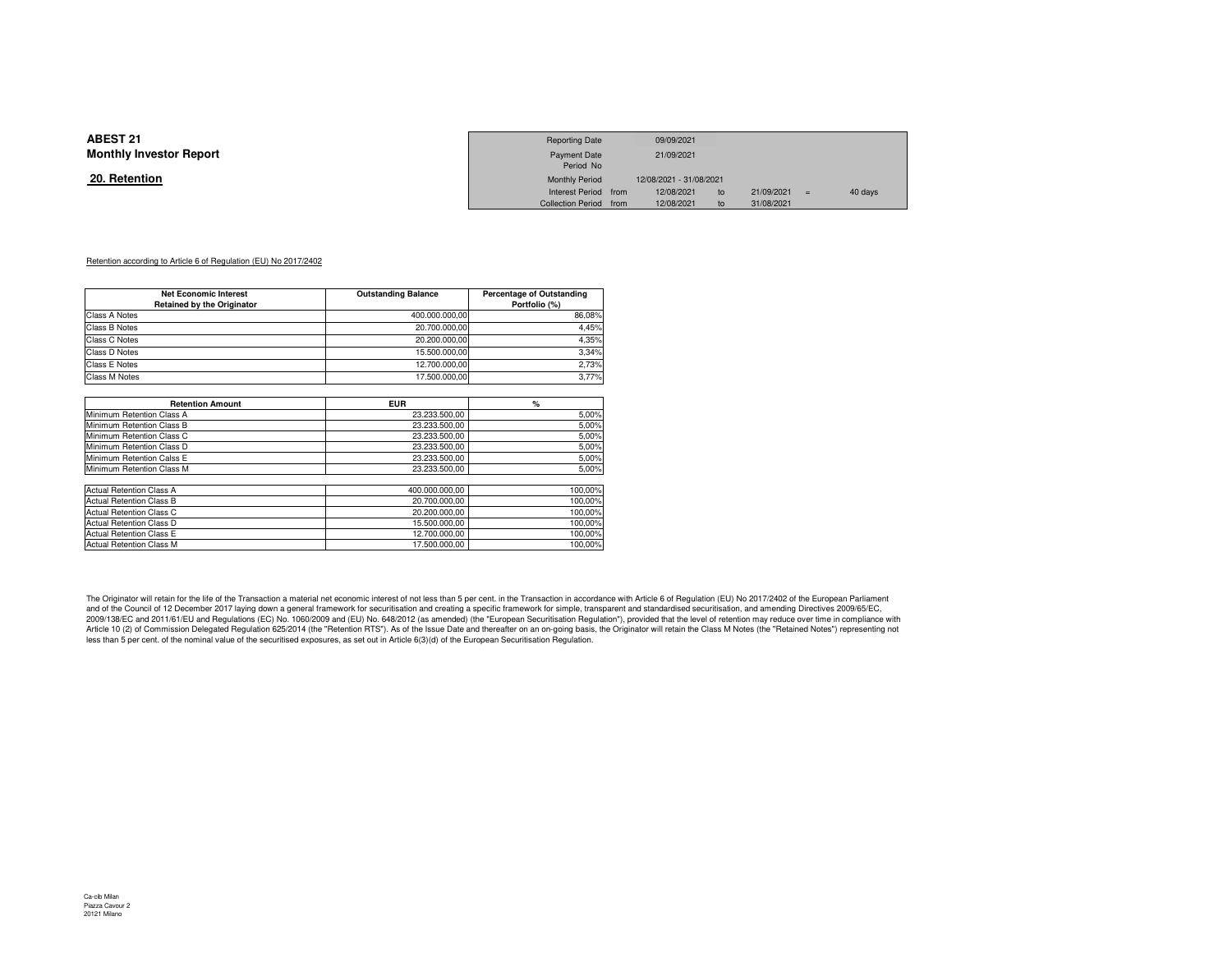**21. Counterparties I**

|                 | <b>Reporting Date</b>    |      | 09/09/2021              |            |     |         |
|-----------------|--------------------------|------|-------------------------|------------|-----|---------|
| Investor Report | <b>Payment Date</b>      |      | 21/09/2021              |            |     |         |
|                 | Period No                |      |                         |            |     |         |
| terparties l    | <b>Monthly Period</b>    |      | 12/08/2021 - 31/08/2021 |            |     |         |
|                 | <b>Interest Period</b>   | from | 12/08/2021 to           | 21/09/2021 | $=$ | 40 days |
|                 | <b>Collection Period</b> | from | 12/08/2021 to           | 31/08/2021 |     |         |

|                             |                                               | Moody's      |               |                 |              |                |                 |
|-----------------------------|-----------------------------------------------|--------------|---------------|-----------------|--------------|----------------|-----------------|
|                             |                                               | Long<br>Term | Short<br>Term | Outlook         | Long<br>Term | Short<br>Term  | Outlook         |
| Joint Lead Managers:        | <b>CA-CIB</b>                                 | Aa3          | $P-1$         | <b>STABLE</b>   | $A+$         | F1             | <b>NEGATIVE</b> |
|                             | <b>Unicredit Bank AG</b>                      | A2           | $P-1$         | <b>NEGATIVE</b> | <b>BBB</b>   | F <sub>2</sub> | <b>NEGATIVE</b> |
| <b>Transaction Account:</b> | The Bank of New York Mellon, Frankfurt Branch | Aa1          | $P-1$         | <b>STABLE</b>   | AA           | $F1+$          | <b>STABLE</b>   |
| <b>Paying Agent:</b>        | The Bank of New York Mellon, London Branch    | n.a.         | n.a.          | n.a.            | n.a.         | n.a.           | n.a.            |
| Swap Counterparty:          | <b>FCA BANK Deutschland GMBH</b>              | n.a.         | n.a.          | n.a.            | n.a.         | n.a.           | n.a.            |
|                             |                                               |              |               |                 |              |                |                 |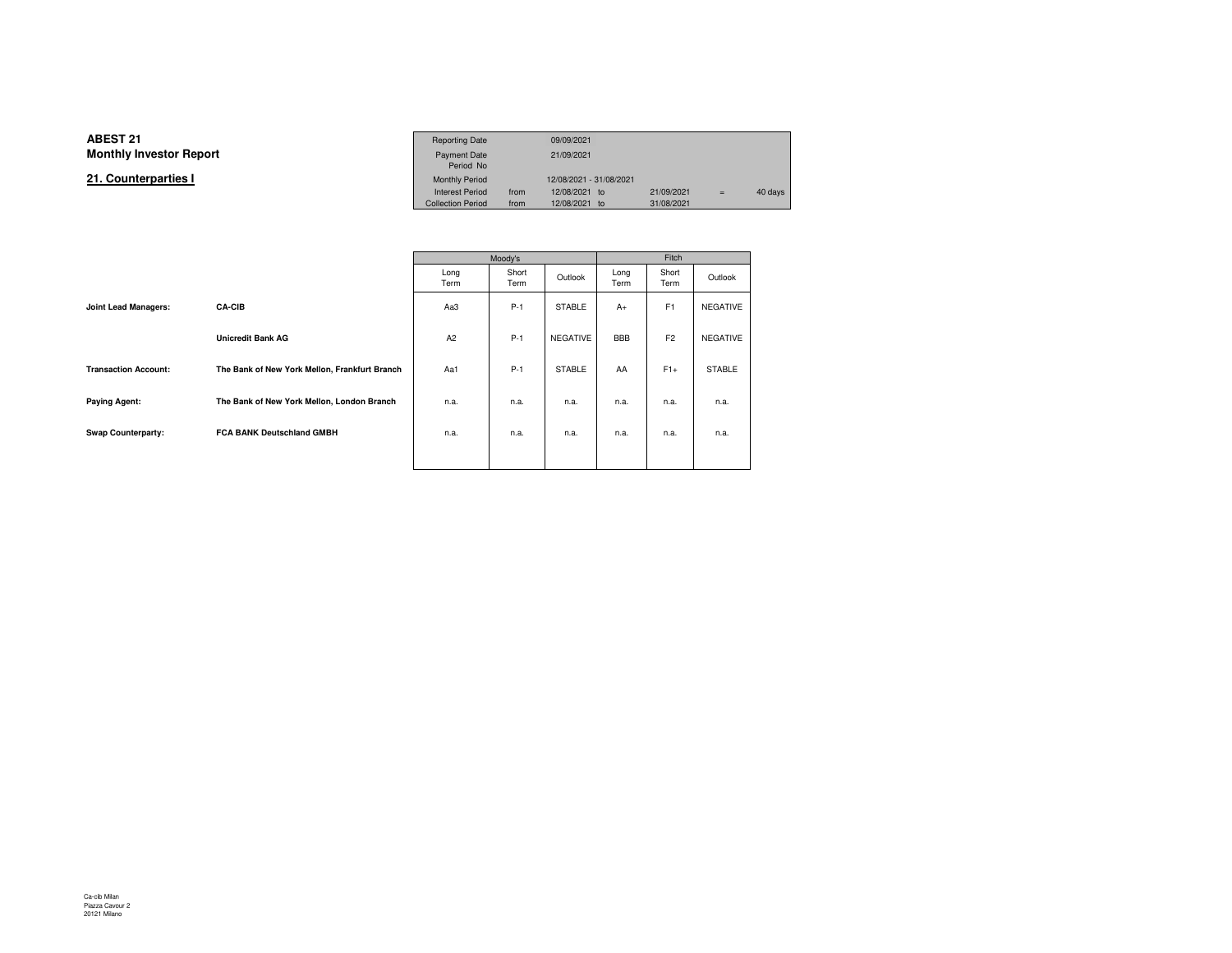| <b>ABEST 21</b>                | <b>Reporting Date</b>    |      | 09/09/2021              |    |            |     |         |
|--------------------------------|--------------------------|------|-------------------------|----|------------|-----|---------|
| <b>Monthly Investor Report</b> | <b>Payment Date</b>      |      | 21/09/2021              |    |            |     |         |
|                                | Period No                |      |                         |    |            |     |         |
| 22. Counterparties II          | <b>Monthly Period</b>    |      | 12/08/2021 - 31/08/2021 |    |            |     |         |
|                                | <b>Interest Period</b>   | from | 12/08/2021              | to | 21/09/2021 | $=$ | 40 days |
|                                | <b>Collection Period</b> | from | 12/08/2021              |    | 31/08/2021 |     |         |

| <b>Transaction Security Trustee:</b> | <b>STICHTING SECURITY TRUSTEE ABEST 21</b> |                           |
|--------------------------------------|--------------------------------------------|---------------------------|
| Data Trustee:                        | DATA CUSTODY AGENT SERVICES B.V.           |                           |
|                                      |                                            |                           |
| <b>Rating Agencies:</b>              | Moody's                                    | <b>Fitch Ratings GmbH</b> |
|                                      |                                            |                           |

**Corporate Administration: INTERTRUST MANAGEMENT B.V.**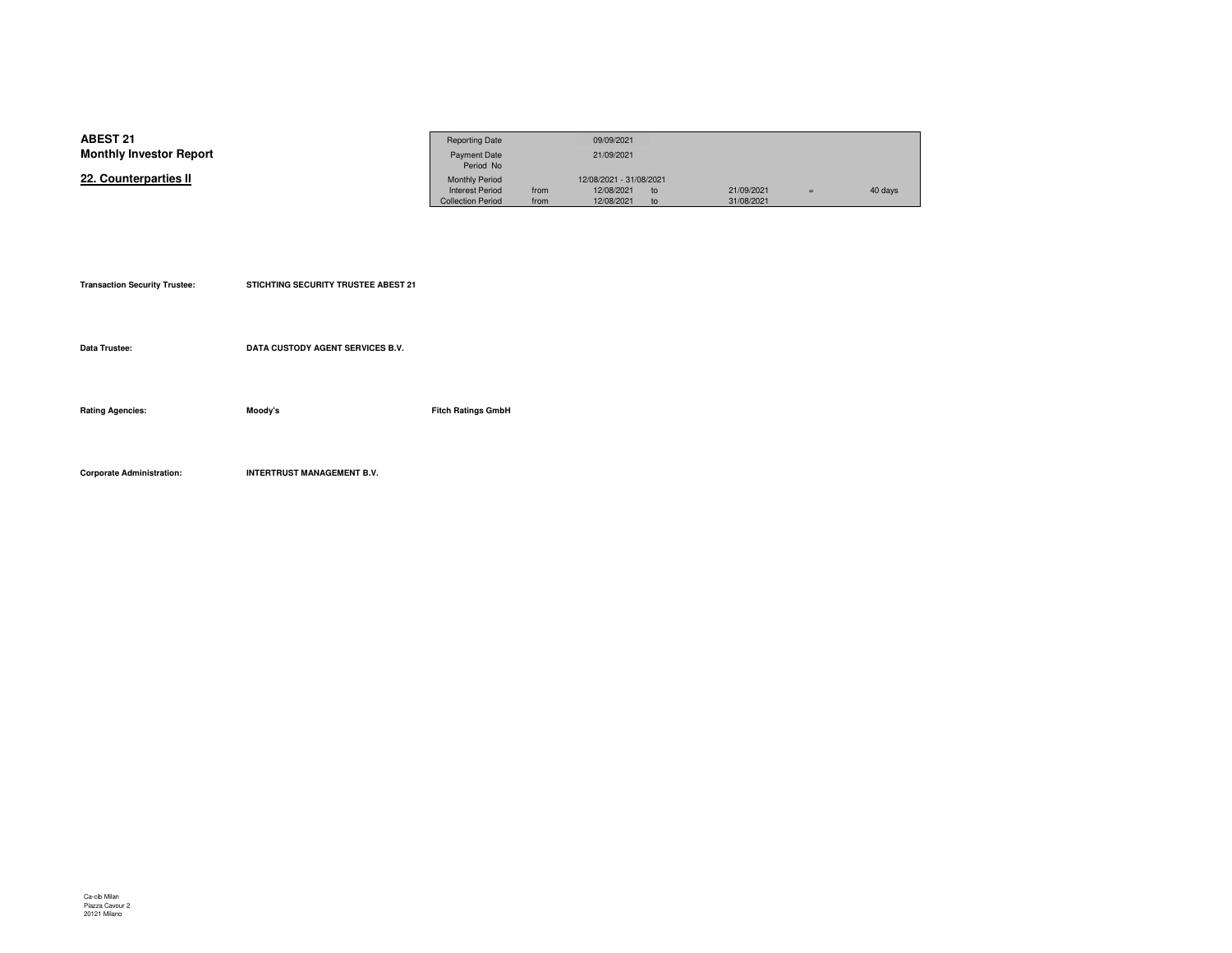| ABEST 21                       | <b>Reporting Date</b>    |      | 09/09/2021              |    |            |     |         |
|--------------------------------|--------------------------|------|-------------------------|----|------------|-----|---------|
| <b>Monthly Investor Report</b> | <b>Payment Date</b>      |      | 21/09/2021              |    |            |     |         |
|                                | Period No                |      |                         |    |            |     |         |
| 23. Issuer Information         | <b>Monthly Period</b>    |      | 12/08/2021 - 31/08/2021 |    |            |     |         |
|                                | <b>Interest Period</b>   | from | 12/08/2021              | to | 21/09/2021 | $=$ | 40 days |
|                                | <b>Collection Period</b> | from | 12/08/2021              | to | 31/08/2021 |     |         |

| Deal Name:                 | ABEST 21                   |
|----------------------------|----------------------------|
| Issuer:                    | ABEST 21                   |
|                            |                            |
|                            |                            |
|                            |                            |
| Seller of the Receivables: | FCA Bank Deutschland GmbH  |
| <b>Servicer Name:</b>      | FCA Bank Deutschland GmbH  |
| <b>Reporting Entity:</b>   | Ca-cib Milan               |
|                            |                            |
|                            |                            |
| Contact:                   | Doriana Bettini            |
|                            | doriana.bettini@ca-cib.com |
|                            |                            |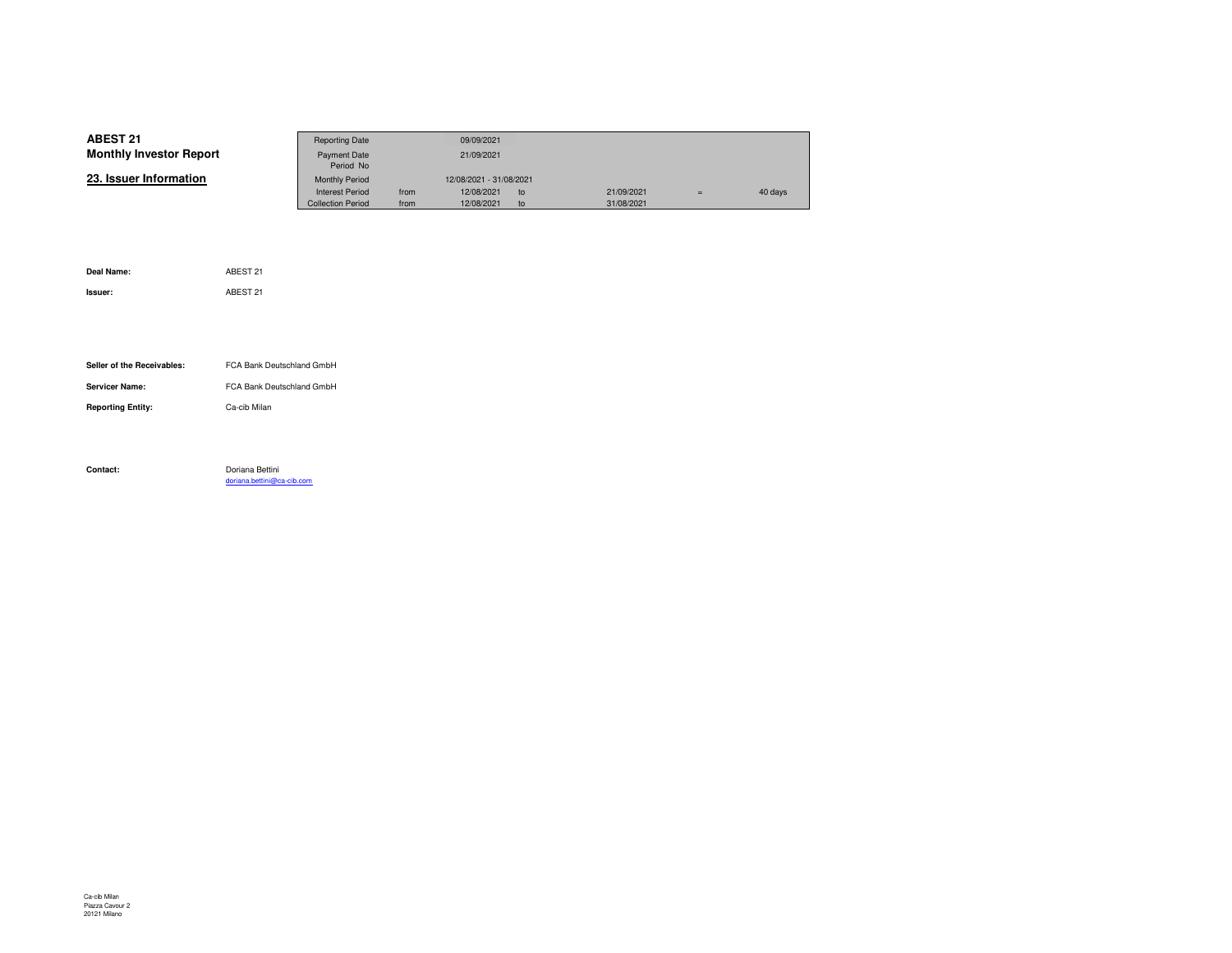**24. Originator, Servicer**

|                 | <b>Reporting Date</b>    |      | 09/09/2021                    |            |     |         |
|-----------------|--------------------------|------|-------------------------------|------------|-----|---------|
| Investor Report | Payment Date             |      | 21/09/2021                    |            |     |         |
|                 | Period No                |      |                               |            |     |         |
| าator. Servicer | <b>Monthly Period</b>    |      | 12/08/2021 - 31/08/2021       |            |     |         |
|                 | <b>Interest Period</b>   | from | 12/08/2021<br>10 <sub>o</sub> | 21/09/2021 | $=$ | 40 days |
|                 | <b>Collection Period</b> | from | 12/08/2021<br>to              | 31/08/2021 |     |         |

۰

#### **Contact Details**

FCA Bank Deutschland GmbH

heike.simon@fcagroup.com

| <b>Ratings FCA Bank SpA</b>                                                                                                                                                                                           | Moody's |
|-----------------------------------------------------------------------------------------------------------------------------------------------------------------------------------------------------------------------|---------|
| (Downgrade Event)                                                                                                                                                                                                     | Ba3     |
| In respect of the Servicer, and only if the<br>Originator acts as Servicer, that the long-term<br>rating of FCA Bank Spa unsecured,<br>unsubordinated and unquaranteed debt obligations<br>falls below Ba3 by Moody's |         |